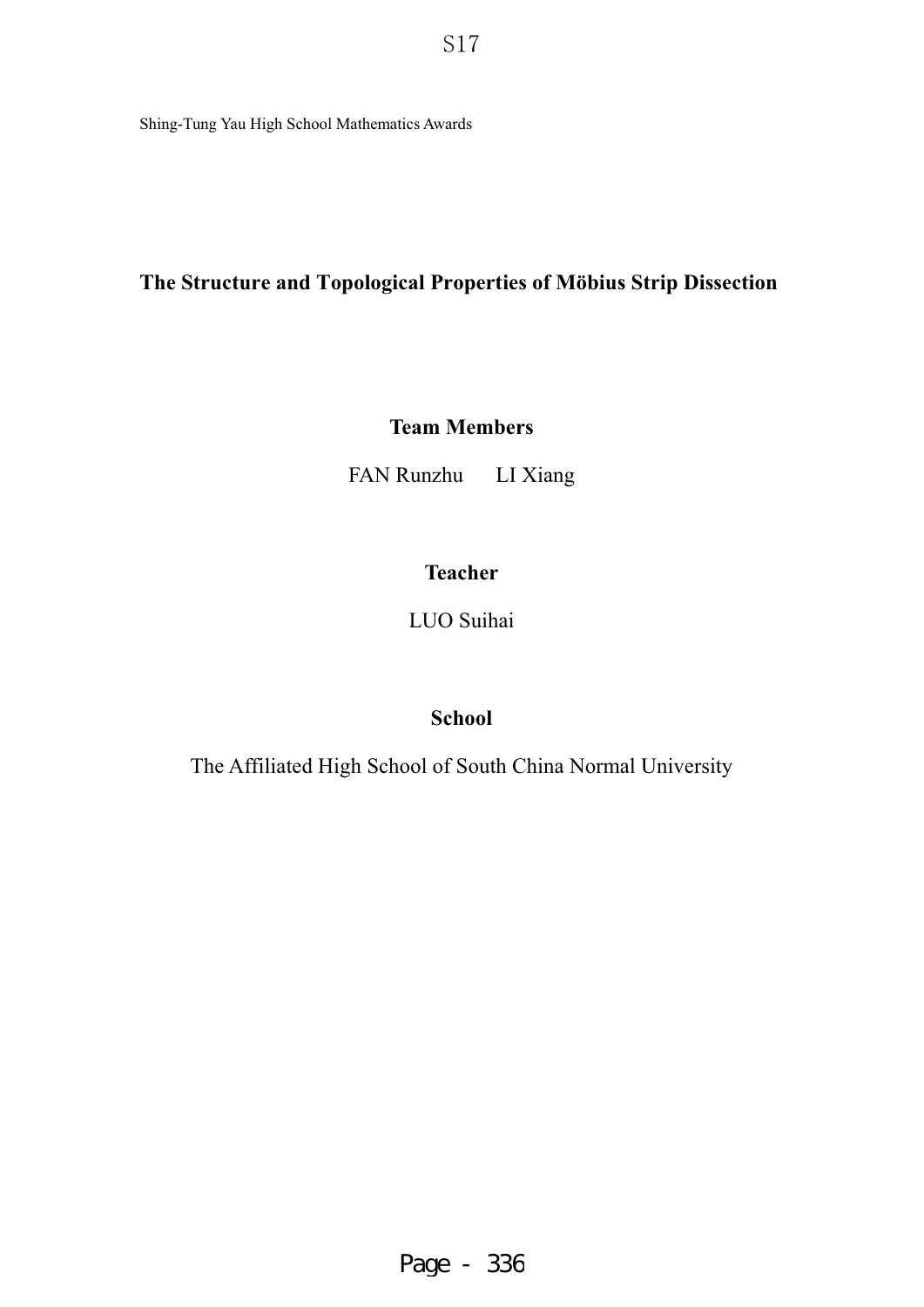#### **Abstract**

The Möbius strip is a well-known surface with only one side and only one boundary. It has many curious properties, and has several technical applications in other disciplines such as physics and chemistry. In this paper, the structure and topological properties of Möbius strip dissection are studied.

A model of Möbius strip can be created by taking a paper strip and giving it a half-twist, and then joining the ends of the strip together to form a loop. Cutting a Möbius strip differently yields different strips including different length, width and half-twists. The structures of these strips are given respectively after  $1/n$  cutting and  $n$  equal cutting of a Möbius strip. Moreover, the results are generalized to the dissection of Paradromic rings with extra twists.

Denote the result of bisecting a Paradromic ring with  $m$  half-twists by  $P_{m,2}$ . The structures and topological properties are investigated using knot theory. Firstly, it is proved that  $P_{m,2}$  is equivalent to  $(m, 2)$  - torus link  $T_{m,2}$ . Secondly, the linking number, crossing number and unknotting number of  $P_{m,2}$  are determined. Finally, the coloring of  $P_{m,2}$  is discussed, the sufficient and necessary condition, the coloring scheme, and the minimum number of colors for *p* -coloring are given respectively.

**Keywords**: Möbius strip; Paradromic ring; dissection; structure; torus link; topological properties

(Note: The result in this English version is strengthened for that we find all  $p^2$  *p* -colorings in Theorem 5, while in previous Chinese version we only gave one  $p$ -coloring)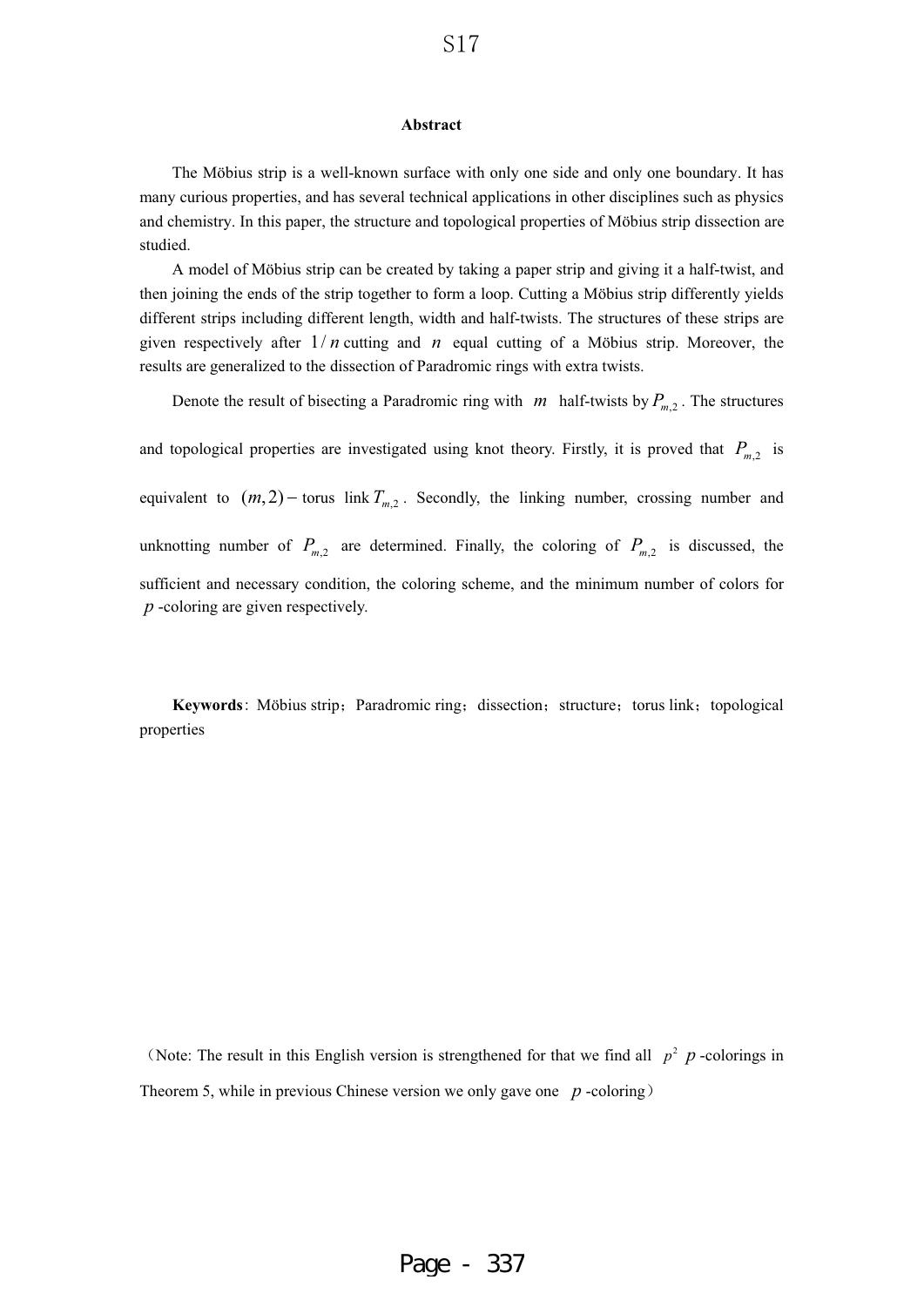# 莫比乌斯带分割的结构与拓扑性质

摘要: 莫比乌斯带(Möbius Strip) 是最具代表性的单侧曲面之一, 它不但有许多神奇的结 构和拓扑性质,而且在多个学科都有着十分广泛的应用。本文主要探讨对莫比乌斯带进行不 同方式分割后得到的各种结构和拓扑性质。

莫比乌斯带是通过一个矩形纸带扭转半圈再把两端粘上之后得到的一个带环。设纸带的 长度为 $l$ , 宽度为 $w$ , 扭转度数为 $\pi$  ( $\pi$ =180 $^0$ )。考虑两种分割方式, 一种为 $1/n$ 分割(即 从距带边1/n 宽度处沿长边切割, 直至回到原处), 另一种为n 等分分割(即从宽边的n 等 分线沿长边切割)。得到了莫比乌斯带分割后得到的带环的结构。把一个矩形纸带扭转m (m≥1是任意正整数)个半圈再把两端粘上之后得到的一个带环称为Paradromic环。对 Paradromic环分割也得到了相应的包括链接关系、长度、宽度、扭转度数和单双侧等性质的 结论, 推广了莫比乌斯带分割的结果。

利用纽结理论继续探讨Paradromic环 $1/2$ 分割得到的带环(记为 $P_{\scriptscriptstyle m,2}$ )的结构和其它拓 扑性质。首先证明了P<sub>m,2</sub> 等价于(m,2)-环面链环T<sub>m,2</sub>。然后确定了P<sub>m,2</sub> 的环绕数、交叉数 和解结数。最后研究了 P<sub>m,2</sub> 的着色,得到了 P<sub>m,2</sub> 是 p ( p 是素数)可着色的充分必要条件, 通过求解有限域*F<sub>p</sub>*上的线性方程组给出了  $P_{m,2}$  的所有  $p^2 \, \Upsilon \, P$  -着色方案,还探讨了它的最小 着色数。

关键词: 莫比乌斯带: Paradromic 环: 分割: 结构: 环面链环: 拓扑性质

(备注: 与以前中文版比较, 内容较为精炼。另外, 主要结论有所加强, 即定理 5 中的着色 方案, 在现在英文版中通过求解有限域上的线性方程组给出了所有 p<sup>2</sup> 个 p -着色方案, 而在 原来中文版中只是给出了一个 p-着色方案)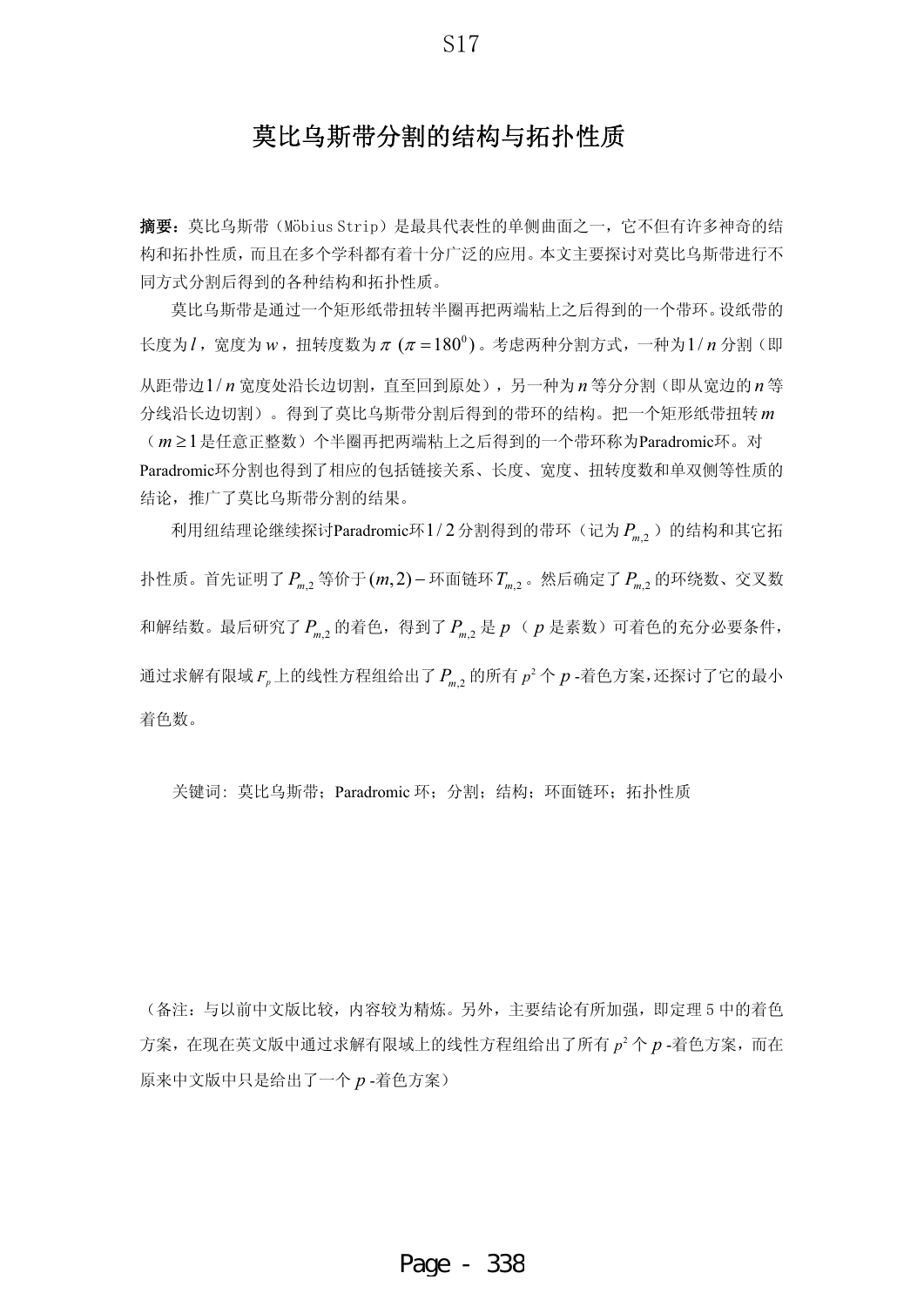### **1**ˊ**Introduction**

The Möbius strip or Möbius band is a surface with only one side and only one boundary component. It was discovered independently by the German mathematicians August Ferdinand Möbius and Johann Benedict Listing in 1858. It can easily be created by taking a rectangular strip of paper and giving it a half-twist (180 degree twist), and then joining the ends of the strip together to form a loop, as shown in Figure 1.



I

Figure 1 Möbius strip

The Möbius strip has fascinated both mathematicians and laypeople ever since Möbius discovered it in the nineteenth century and presented it as an object of mathematical interest. As the years passed, the popularity and application of the strip grew, and today it is an integral part of mathematics, magic, science, art, engineering, literature, and music (see [1-4] for details).

A Möbius strip can be represented parametrically by  $[2, 5, 6]$ 

$$
\begin{cases}\nx = (r + s \cos(t/2)) \cos t \\
y = (r + s \cos(t/2)) \sin t \\
z = s \sin(t/2)\n\end{cases}
$$

Where  $s \in (-w/2, w/2), t \in [0, 2\pi)$ . This creates a Möbius strip of width w whose center

circle has radius  $r$ , lies in the  $xy$  plane and is centered at  $(0, 0, 0)$ . The parameter  $t$  runs around the strip while *s* moves from one edge to the other. Parametric surfaces of Möbius strip drawn with MATLAB are shown in Figure 2, and corresponding MATLAB program codes are provided in appendix 1 and appendix 2.

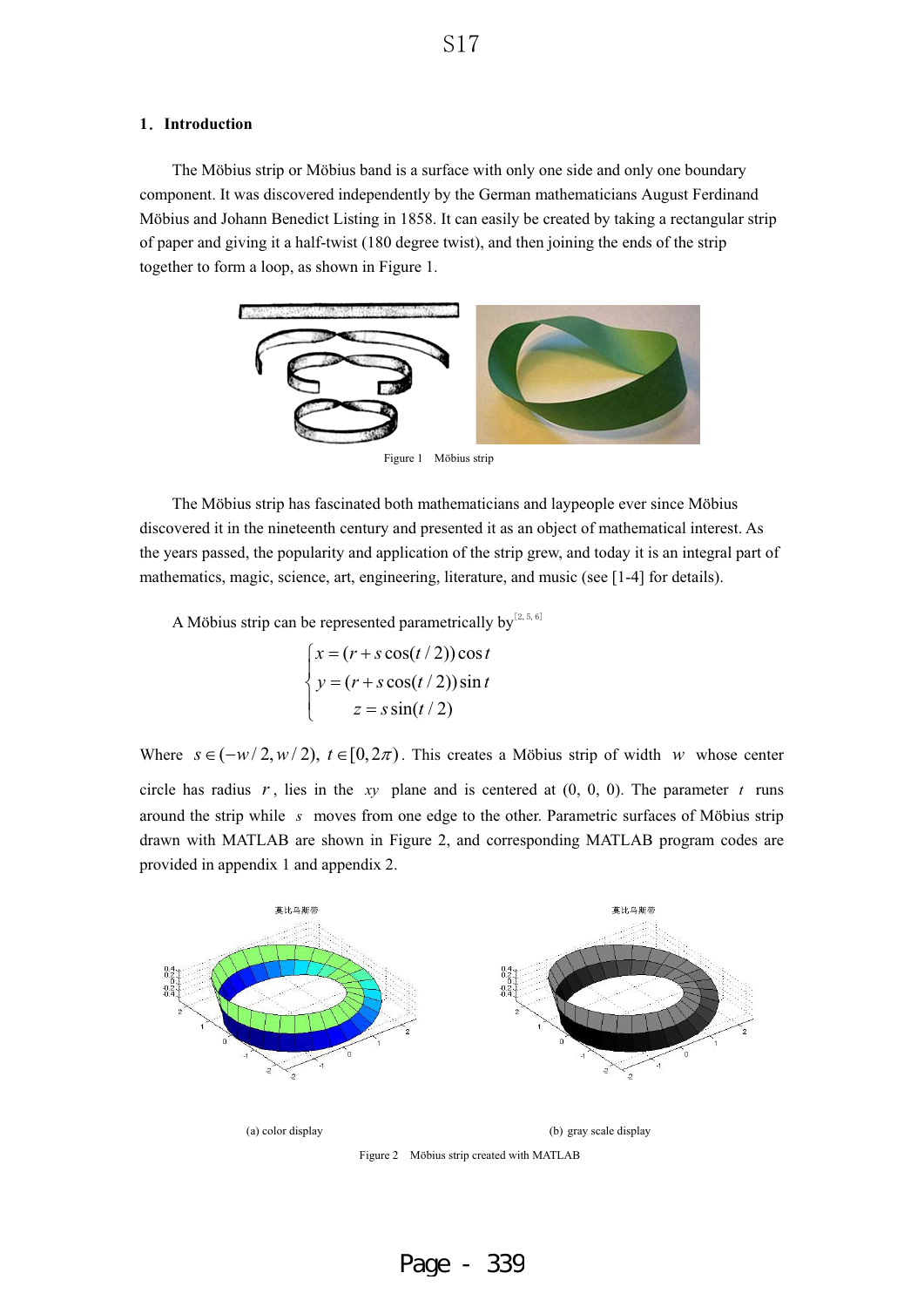Cutting a Möbius strip differently yields different strips including different length, width and half-twists. In this paper, the structure and topological properties of Möbius strip dissection are studied. The structures of these strips are given respectively after  $1/n$  cutting and  $n$  equal cutting of a Möbius strip. Moreover, the results are generalized to the dissection of Paradromic rings with extra twists.

Denote the result of bisecting a Paradromic ring with  $m$  half-twists by  $P_{m,2}$ . The structures and topological properties are investigated using knot theory. Firstly, it is proved that  $P_{m,2}$  is equivalent to  $(m, 2)$  - torus link  $T_{m,2}$ . Secondly, the linking number, crossing number and unknotting number of  $P_{m,2}$  are determined. Finally, the coloring of  $P_{m,2}$  is discussed, the sufficient and necessary condition, the coloring scheme, and the minimum number of colors for *p* -coloring are given respectively.

#### **2**ˊ**Structure of Möbius strip dissection**

In this section, the structures of these strips are given respectively after  $1/n$  cutting and n equal cutting of a Möbius strip. Moreover, the results are generalized to the dissection of Paradromic rings with extra twists.

Take a rectangular strip of paper and join the two ends of the strip together so that it has a 180 degree twist, we get a Möbius strip. Suppose that the length, width and twist degree of the

paper strip be  $l, w, \pi \ (\pi = 180^\circ)$ .

Consider two cutting ways:

 $1/n$  cutting --the strip is cut along a  $1/n$  of the way from the edge;

*n* equal cutting --the strip is cut along  $n$  equally dividing lines.

### **2.1**  $1/n$  cutting and  $n$  equal cutting of a Möbius strip

A result about  $1/n$  cutting of a Möbius strip is stated without proof in [8] and [2]. Some part result about  $n$  equal cutting of a Möbius strip is found and proved in [5]. We summarize the results and give a general result in Theorem 1 below, and present a proof using MATLAB sketch.

**Theorem 1** The results about  $1/n$  cutting and  $n$  equal cutting of a Möbius strip are stated in Table 1.

| cutting ways     |              | number           | linked | length | width      | twist degree | sided     |
|------------------|--------------|------------------|--------|--------|------------|--------------|-----------|
| 1/n              | $n=2$        |                  |        | 21     | w/2        | $4\pi$       | two-sided |
| cutting          | $n \neq 2$   |                  | linked | 2l     | w/n        | $4\pi$       | two-sided |
|                  |              |                  |        |        | $w(n-2)/n$ | $\pi$        | one-sided |
| $\boldsymbol{n}$ | $n = 2k$     | $\boldsymbol{k}$ | linked | 21     | w/n        | $4\pi$       | two-sided |
| equal            | $n = 2k + 1$ |                  | linked |        | w/n        | $\pi$        | one-sided |
| cutting          |              | $\boldsymbol{k}$ |        | 2l     | W/n        | $4\pi$       | two-sided |

Table 1 Structure of  $1/n$  cutting and  $n$  equal cutting of a Möbius strip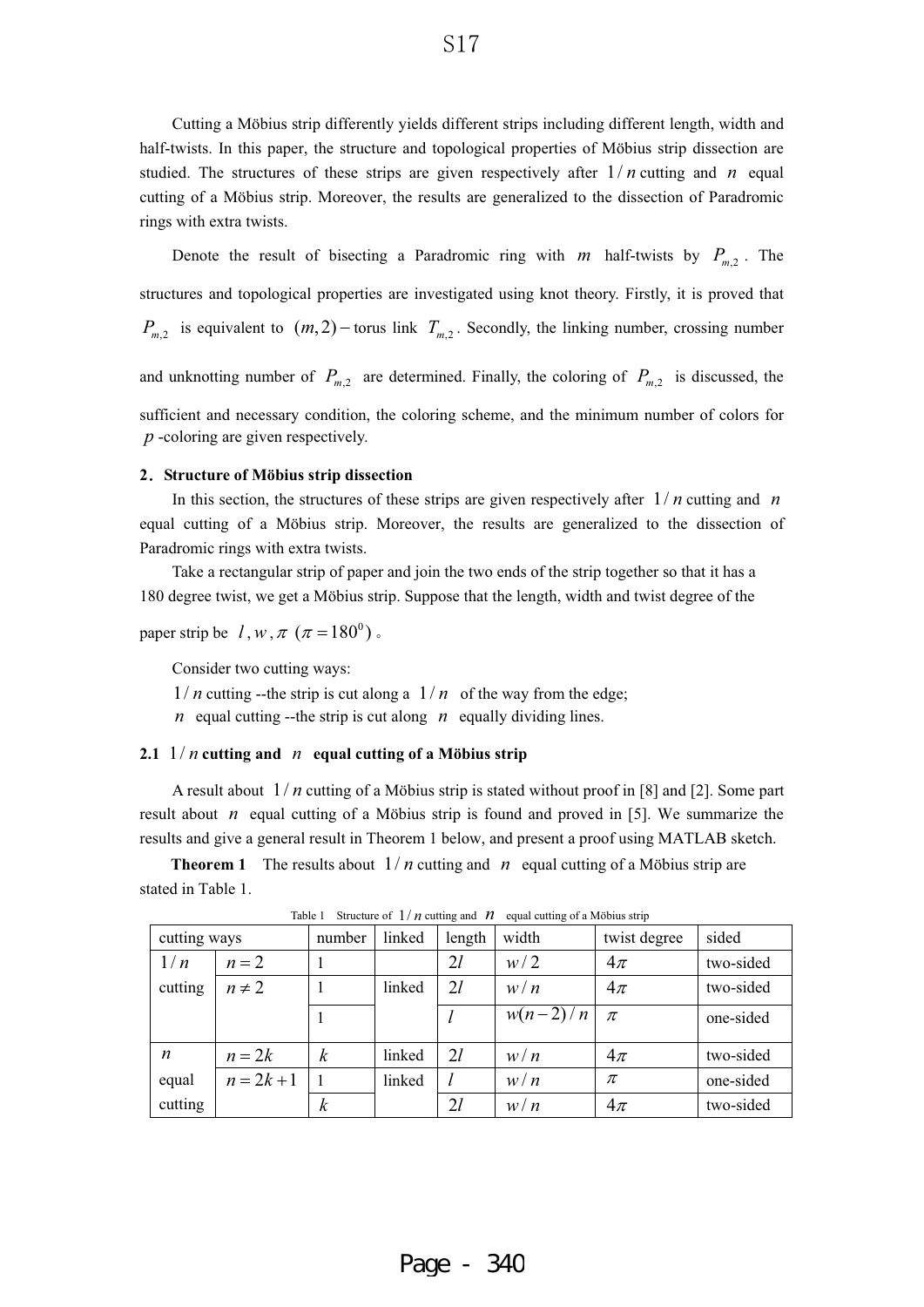**Proof** (1) Consider1/*n* cutting of a Möbius strip.

For  $n = 2$ , the cutting line is center circle lies in the *xy* plane. The cutting result is a strip with length  $2l$ , width  $w/2$ , twist degree  $4\pi$ , and two-sided, as shown in Figure 3.



Figure 3 1/2 cutting of Möbius strip

An explanation for twist degree  $4\pi$  appeared in [7] and shown in Figure 4. Make a Möbius strip lie flat as Figure 4(a). There is one crossing of the edge with itself at C. When Fig.4(a) is cut along the center line and opened slightly, Fig.4(b), we see that the original twist shows in two places A and B, giving 2 twists to the new loop, but there is also a crossing of the loop with itself at C', corresponding to the crossed edge C in Fig.4(a). Consider this new crossed part C', with edges x and y emphasized in Fig.4(c). Pull it out as per the arrows to find that we get 2 more twists, which added to the first two give a total of 4.



For  $n \neq 2$ , the cutting sketch with MATLAB is shown in Figure 5, and corresponding MATLAB codes are provided in appendix 3. We obtain two linked strips. One is the fringe part, which is a strip with length 2l, width  $w/n$ , twist degree  $4\pi$ , and two-sided, as shown in Fig.5(b). The other is the middle part, which is a strip with length  $l$ , width  $w(n-2)/n$ , twist degree  $\pi$ , and one-sided, as shown in Fig.5(c).



Page - 341

S<sub>17</sub>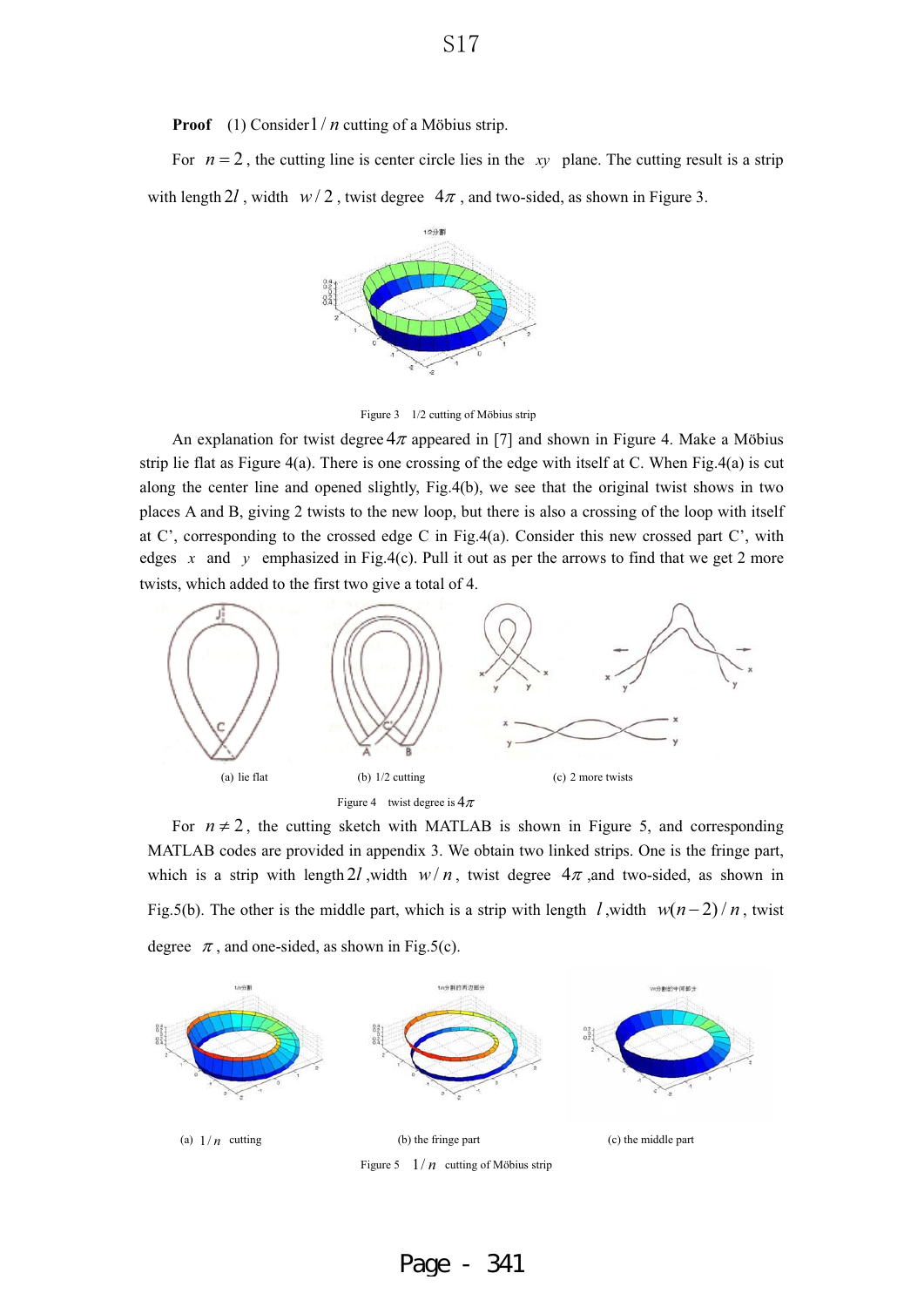(2) Consider  $n$  equal cutting of a Möbius strip.

There are two cases:  $n$  is even and  $n$  is odd. We only consider the case for  $n$  is even. We prove by induction on  $n$ .

When  $n = 2$ , we know that 2 equal cutting is  $1/2$  cutting. So from (1) by 2 equal cutting we obtain a strip with length 2l, width  $w/2$ , twist degree  $4\pi$ , and two-sided.

Suppose the result holds when  $n = 2k$ , that is,  $2k$  equal cutting yields k strips with length 2*l*, width  $w/(2k)$ , twist degree  $4\pi$ , and two-sided.

Consider  $n = 2k + 2$ . The  $2k + 2$  equal cutting can be completed through two steps:

firstly  $1/(2k+2)$  cutting, by (1) this produces two linked strips: the fringe part is a strip with

length 2*l*, width  $w/(2k+2)$ , twist degree  $4\pi$ , and two-sided; the middle part is a strip with length *l*, width

$$
w - 2w/(2k + 2) = w(2k)/(2k + 2)
$$

twist degree  $\pi$ , and one-sided. Secondly, 2k equal cutting of the middle part, by the induction hypothesis we get  $k$  strips with length 2*l*, width

$$
(w(2k)/(2k+2))/(2k) = w/(2k+2)
$$

twist degree  $4\pi$ , and two-sided. Thus, we obtain  $k+1$  strips with length 2*l*, width  $w/(2k+2)$ , twist degree  $4\pi$ , and two-sided.

### **2.2**  $1/n$  cutting and n equal cutting of a Paradromic ring

Taking a rectangular strip of paper, giving it m half-twists and reconnecting the ends of the strip produces figure called a Paradromic ring<sup>[10,11,2]</sup>. Suppose that the length, width and twist degree of the paper strip be  $l, w, m\pi, m \ge 1$ . A Paradromic ring is a generation of a Möbius strip. Paradromic ring is one-sided if  $m$  is odd, two-sided if  $m$  is even. Note that the new strips obtained in Theorem 1 are Paradromic rings, or linked Paradromic rings.

The parametric equation of Paradromic ring is

$$
\begin{cases}\nx = (r + s \cos(mt / 2)) \cos t \\
y = (r + s \cos(mt / 2)) \sin t \\
z = s \sin(mt / 2)\n\end{cases}
$$

where  $s \in (-w/2, w/2), t \in [0, 2\pi)$ . The sketches by MATLAB are given in Figure 6 when

 $m = 2, 3, 4, 5$ .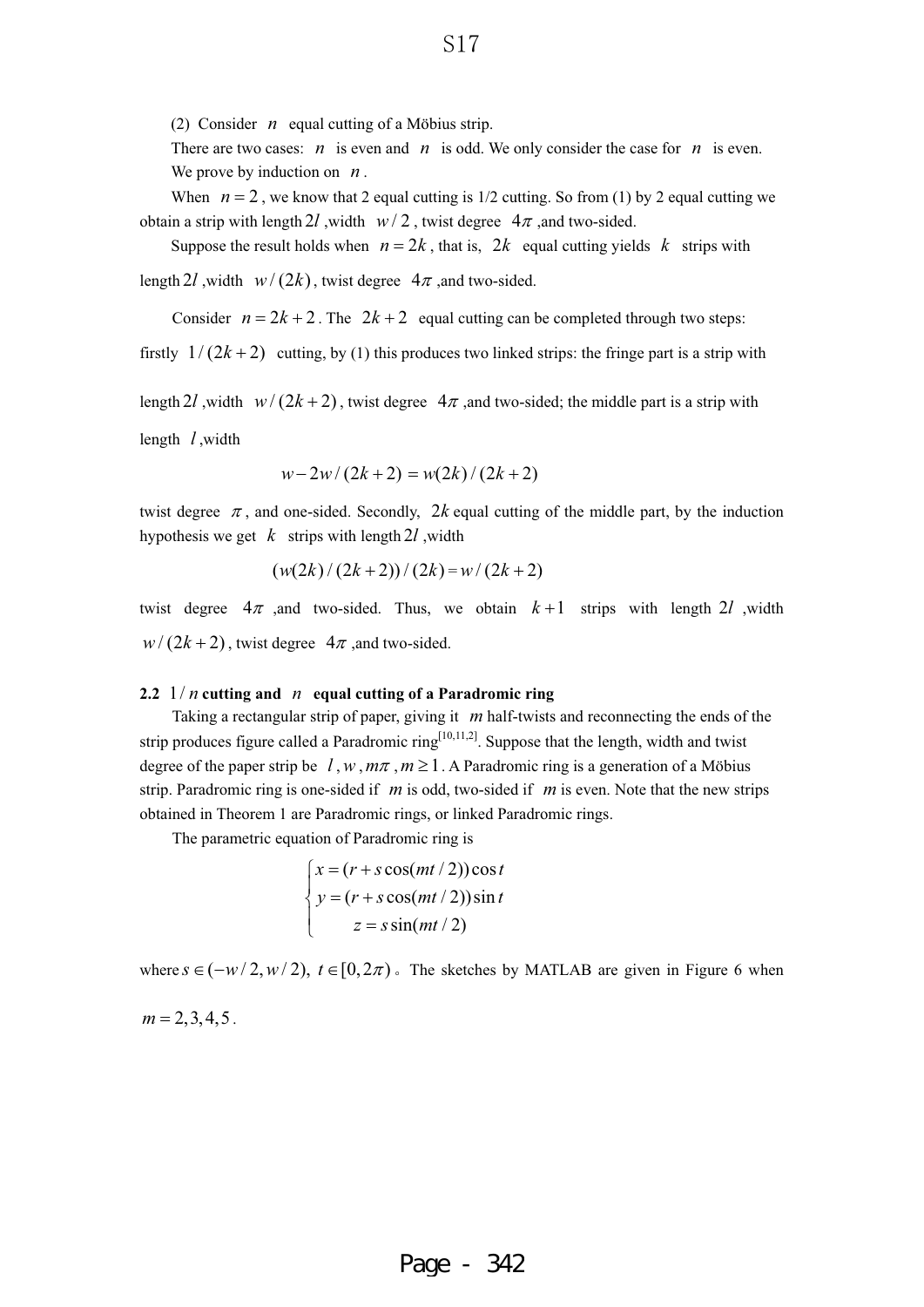

It is known that a Paradromic ring with m half-twists, when bisected, becomes a strip with  $m+1$  full twists <sup>[2]</sup>. Some examples was given about cutting of a Paradromic ring in [10-13]. Our second result gives the structure of cutting of a Paradromic ring.

**Theorem 2** The structure of cutting of a Paradromic ring is stated in Table 2.

|                  | 14010 L<br>$\frac{1}{2}$ of $\frac{1}{2}$ $\frac{1}{2}$ $\frac{1}{2}$ cutting and $\frac{1}{2}$ counting of a randomne ring |                |                  |         |        |            |             |         |
|------------------|-----------------------------------------------------------------------------------------------------------------------------|----------------|------------------|---------|--------|------------|-------------|---------|
| cutting ways     |                                                                                                                             | $\mathfrak{m}$ | number           | linked  | length | width      | twist       | sided   |
|                  |                                                                                                                             |                |                  |         |        |            | degree      |         |
| 1/n              | $n=2$                                                                                                                       | odd            |                  |         | 2l     | w/2        | $(2m+2)\pi$ | 2-sided |
| cutting          |                                                                                                                             | even           | 2                | linked  |        | w/2        | $m\pi$      | 2-sided |
|                  | $n \neq 2$                                                                                                                  | odd            |                  |         | 2l     | w/n        | $(2m+2)\pi$ | 2-sided |
|                  |                                                                                                                             |                | 1                | linked  |        | $w(n-2)/n$ | $m\pi$      | 1-sided |
|                  |                                                                                                                             | odd            | $\overline{2}$   | linked  |        | $w/n$ ,    | $m\pi$      | 2-sided |
|                  |                                                                                                                             |                |                  |         |        | $w(n-1)/n$ |             |         |
| $\boldsymbol{n}$ | $n=2k$                                                                                                                      | odd            | $\boldsymbol{k}$ | linked  | 2l     | w/n        | $(2m+2)\pi$ | 2-sided |
| equal            |                                                                                                                             |                |                  | (k > 1) |        |            |             |         |
| cutting          |                                                                                                                             | even           | 2k               | linked  | l      | w/n        | $m\pi$      | 2-sided |
|                  | $n = 2k + 1$                                                                                                                | odd            | 1                |         |        | w/n        | $m\pi$      | 1-sided |
|                  |                                                                                                                             |                | $\boldsymbol{k}$ | linked  | 2l     | w/n        | $(2m+2)\pi$ | 2-sided |
|                  |                                                                                                                             | odd            | $2k + 1$         | linked  |        | w/n        | $m\pi$      | 2-sided |

|  |  |  | Table 2 Structure of $1/n$ cutting and $n$ equal cutting of a Paradromic ring |  |
|--|--|--|-------------------------------------------------------------------------------|--|
|  |  |  |                                                                               |  |

**Proof** We complete the proof by the following steps.

(1) First consider three basic cuttings such as  $1/2$  cutting for  $m = 2$ ,  $1/2$  cutting for  $m = 3$ , and  $1/n$  ( $n \neq 2$ ) cutting for  $m = 3$ .

The  $1/2$  cutting of a Paradromic ring for  $m = 2$  creates a link, consisting of 2 two-side strips with length  $l$ , width  $w/2$ , and twist degree  $2\pi$ . This result is shown in Fig.7, where the upper part and lower part are depicted respectively in Fig.7(b),  $s \in (0, w/2)$  and (c),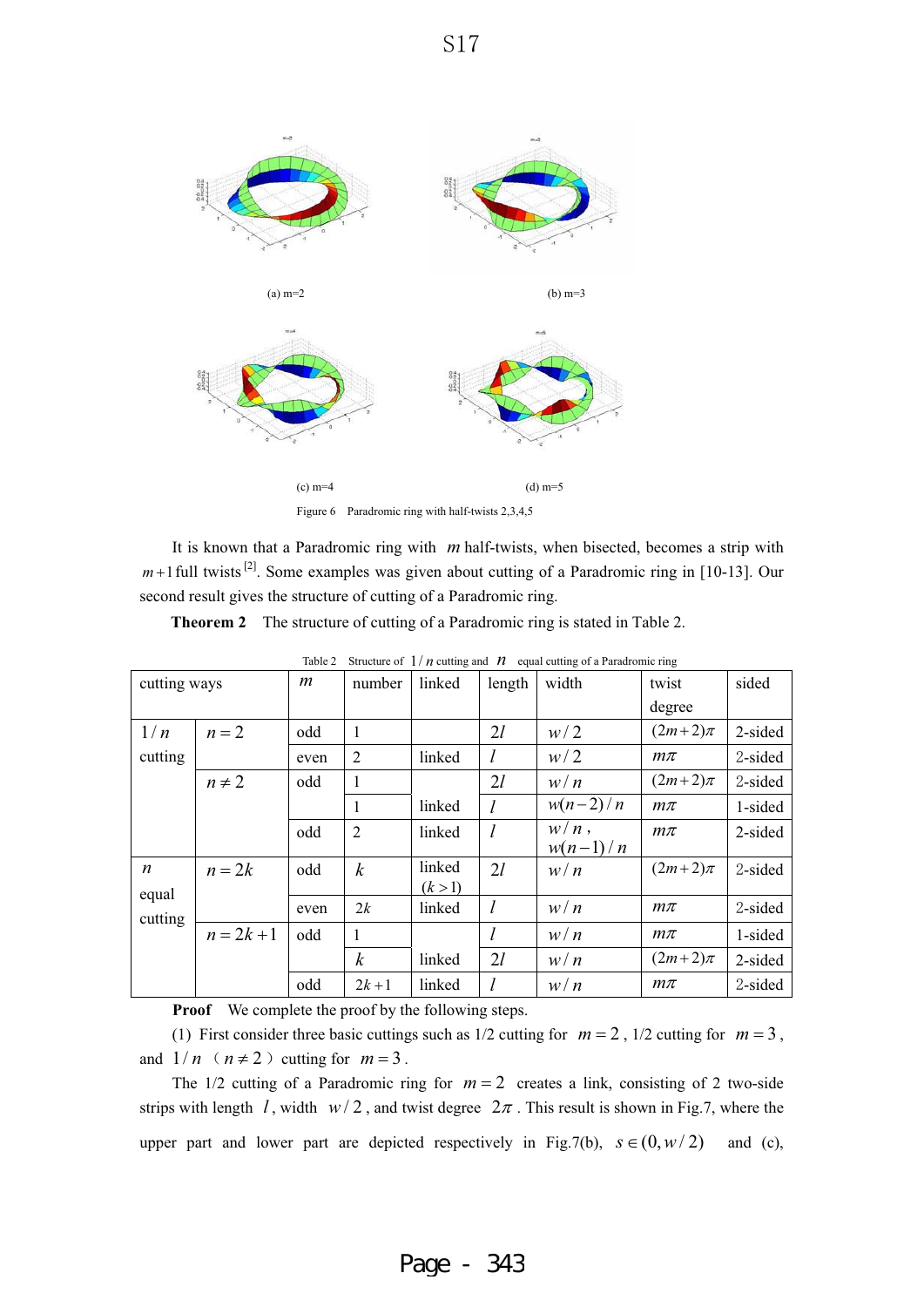$s \in (-w/2,0)$ .



The  $1/2$  cutting of a Paradromic ring for  $m = 3$  creates a loop, which is a two-side strip with length  $2l$ , width  $w/2$ , and twist degree  $8\pi$ . This result is shown in Fig.8, where the upper part and lower part are depicted respectively in Fig.7(b) and (c). Note that these two parts connect together at the plane  $z = 0$ .



The  $1/n$  ( $n \neq 2$ ) cutting of a Paradromic ring for  $m=3$  creates two linked strips. One is the fringe part, which is a strip with length 2*l*, width  $w/n$ , twist degree  $8\pi$ , and two-sided, as shown in Fig.9(b). The other is the middle part, which is a strip with length *l* ,width  $w(n-2)/n$ , twist degree  $3\pi$ , and one-sided, as shown in Fig.9(c).



We give the structure using recursive method. We only consider the case when  $m$  is odd. 2*k* equal cutting can be completed through  $1/n$  cutting in turn.

Firstly,  $1/2k$  cutting of a Paradromic ring results in two linked strips. Where the fringe part is a two-sided strip with length 2*l*, width  $w/(2k)$ , twist degree  $(2m+2)\pi$ ; the middle part is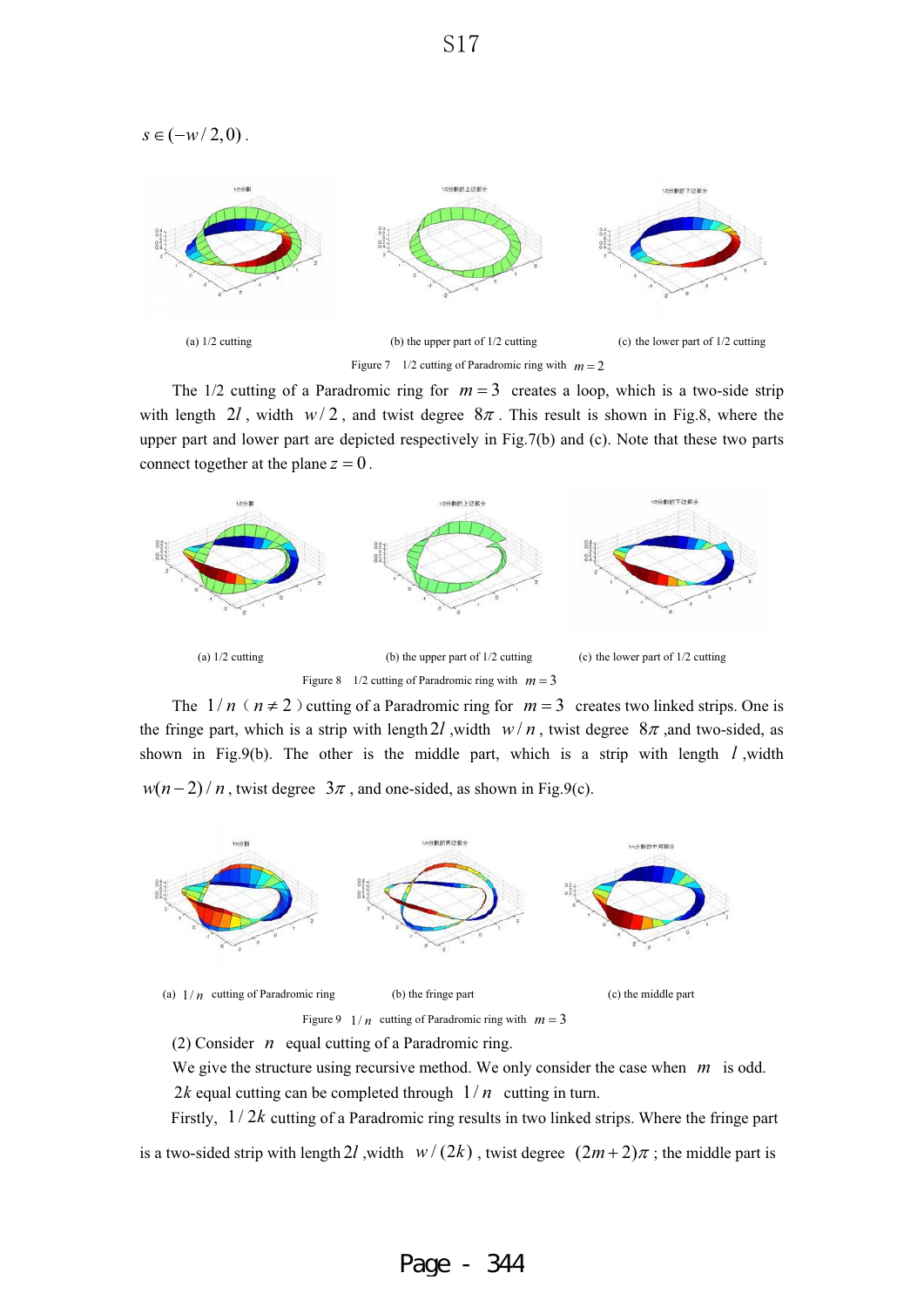a one-sided strip with length  $l$ , width

$$
w - 2w/(2k) = w(2k - 2)/(2k)
$$

twist degree  $m\pi$ .

Secondly,  $1/(2k-2)$  cutting of the middle part results in two linked strips. Where the

fringe part is a two-sided strip with length  $2l$ , width

$$
(w(2k-2)/(2k))/(2k-2) = w/(2k)
$$

twist degree  $(2m+2)\pi$ ; the middle part is a one-sided strip with length l, width

$$
w(2k-2)/(2k)-2w/(2k) = w(2k-4)/(2k)
$$

twist degree  $m\pi$ .

Go on  $1/(2k-4)$  cutting for the new middle part, after  $(k-1)$  -th cutting, we obtain two

linked strips: the fringe part is a two-sided strip with length 2*l*, width  $w/(2k)$ , twist degree

 $(2m+2)\pi$ ; the middle part is a one-sided strip with length *l*, width  $w(2) / (2k)$ , twist degree  $m\pi$  .

Finally,  $1/2$  cutting this middle part creates a two-sided strip with length 2*l*, width

 $w/(2k)$ , twist degree  $(2m+2)\pi$ .

To sum up,  $1/2k$  cutting of a Paradromic ring results in  $k$  linked strips, all with

length 2*l*, width  $w/(2k)$ , twist degree  $(2m+2)\pi$ .

The case for  $2k+1$  cutting of a Paradromic ring is similar.

#### **3 The structure and topological properties of a Paradromic ring cutting**

For a Paradromic ring cutting, we have known some properties including length, width, twist degree, one-sided or two-sided in Section 2. In this section, we continue to investigate the structure and other topological properties such as linking number, crossing number, unknotting number and coloring number.

We only consider  $1/2$  cutting of a Paradromic ring. Let  $P_{m,2}$  denote the new strip

obtained by  $1/2$  cutting of a Paradromic ring.

#### **3.1 The structure of a Paradromic ring cutting**

It follows from Theorem 2 we know that if  $m$  is even, then  $P_{m,2}$  is a link consisting of two two-sided strips with length 1, width  $w/2$  and m half-twists; if m is odd, then  $P_{m,2}$  is a two-sided strip with length  $2l$ , width  $w/2$  and  $2m+2$  half-twists, and it is a knot in deed. See Fig.10 for details.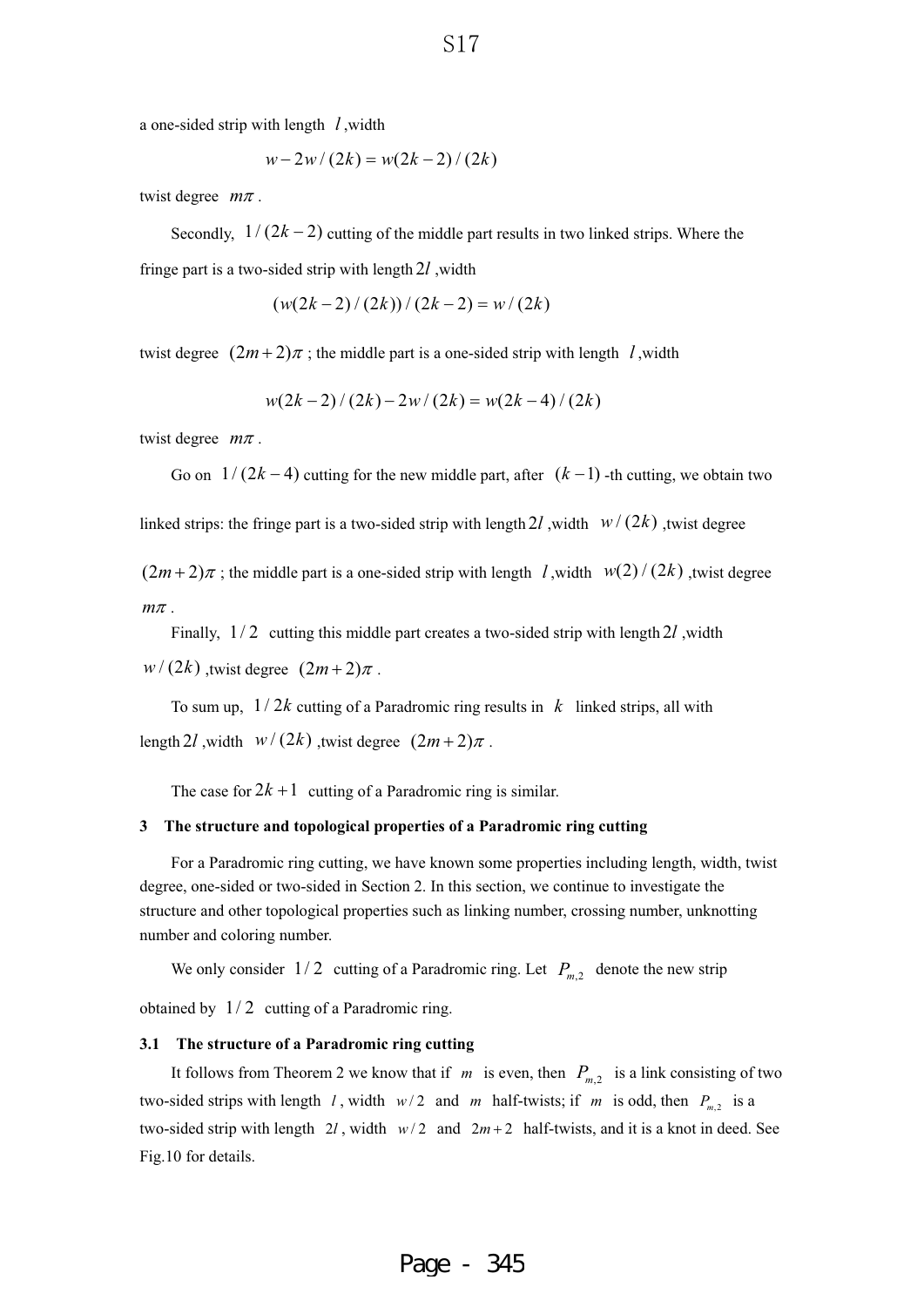



Please refer to [14,15] for knot theory. It was guessed that there is some relationship between a Paradromic ring and a torus links in [16,17]. We will prove that  $P_{m,2}$  is torus link in Theorem 3.

A knot (or link) is a torus knot (or link) if it is equivalent to a knot (or link) that can be drawn without any points of intersection on the trivial torus. A  $(q,r)$  -torus knot (link)  $T_{q,r}$  is a torus knot (or link) characterized by the number of times  $q$  that it circles around the meridian of the torus and the number of times r that it circles around the longitude of the torus.  $T_{q,r}$  is a knot if and only if  $(q, r) = 1$ , that is, q and r are relatively prime.  $T_{q,r}$  is a link with  $d = (q, r)$ component if  $(q, r) > 1$ , and each component are knot equivalent to  $T_{q/d, r/d}$ .

A torus knot  $T_{3,2}$  and its diagram are depicted in Fig.11. Two torus knots  $T_{5,2}$  and  $T_{9,2}$  are depicted in Fig.12. Where the MATLAB program sketching  $T_{5,2}$  is given in appendix 4.



Figure 11 torus knot  $T_{3,2}$  and diagram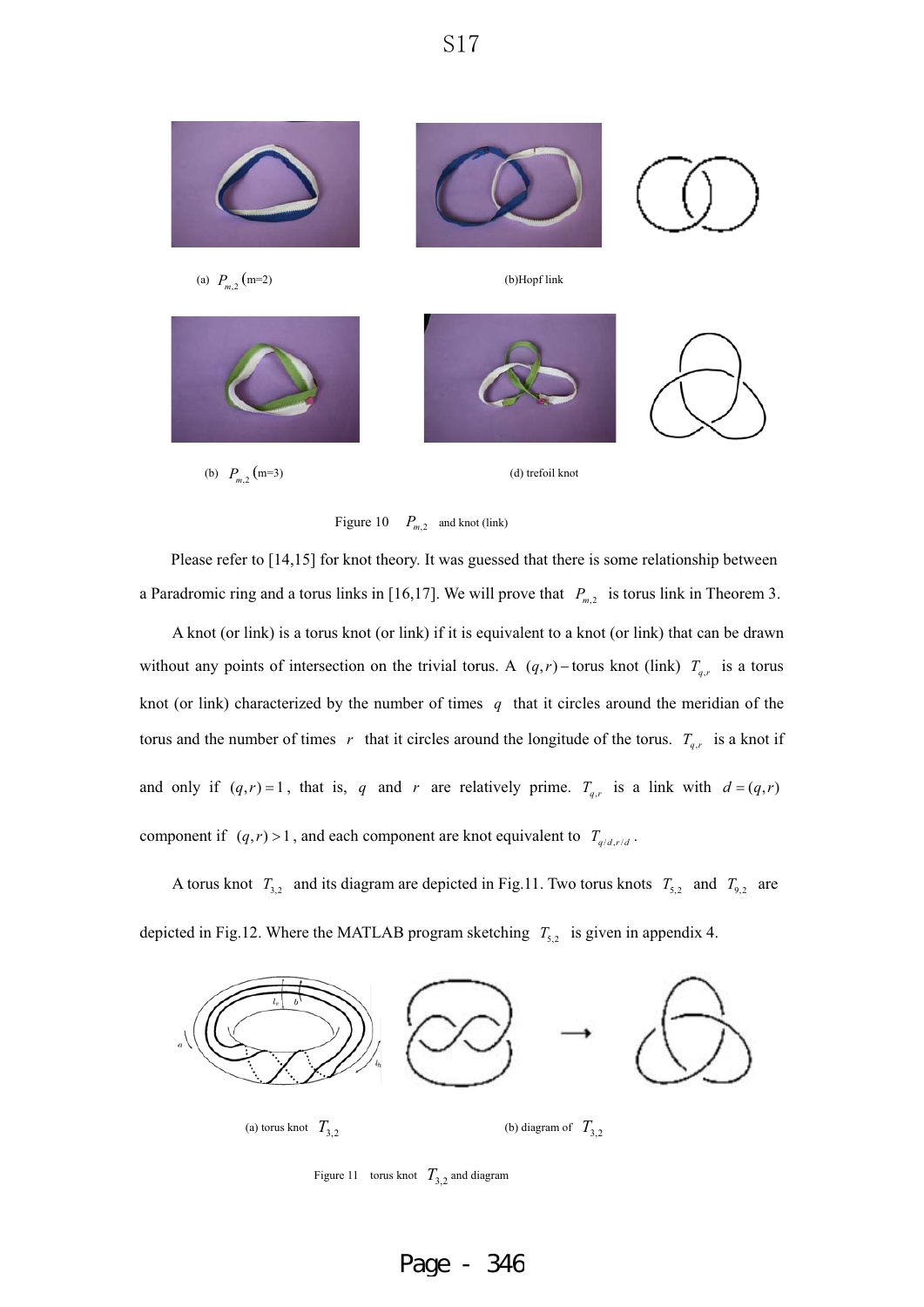

Figure 12 torus knot  $T_{5,2}$  and  $T_{9,2}$ 

It follows from Fig.10, Fig.11 and the property of torus link we know  $P_{m,2} = T_{m,2}$ when  $m = 2, 3$ . The statement is true for all  $m$ .

**Theorem 3**  $P_{m,2} = T_{m,2}$ .

**Proof** First, note that the torus link  $T_{m,2}$  is the boundary of a Paradromic ring with m half-twists for all m.



Figure13 torus link  $T_{m,2}$  is the boundary of a Paradromic ring

Secondly, the diagram of  $P_{m,2}$  is equivalent to that of the boundary of a Paradromic ring.

Fig.14 shows the projections of the boundaries and center circles of Paradromic rings  $P_{m,2}$  for

 $m = 4,5$  to plane  $Z = 0$ , where the MATLAB program is given in appendix 5.



(a) Paradromic ring with m=4 (b) the projections of the boundaries and center circle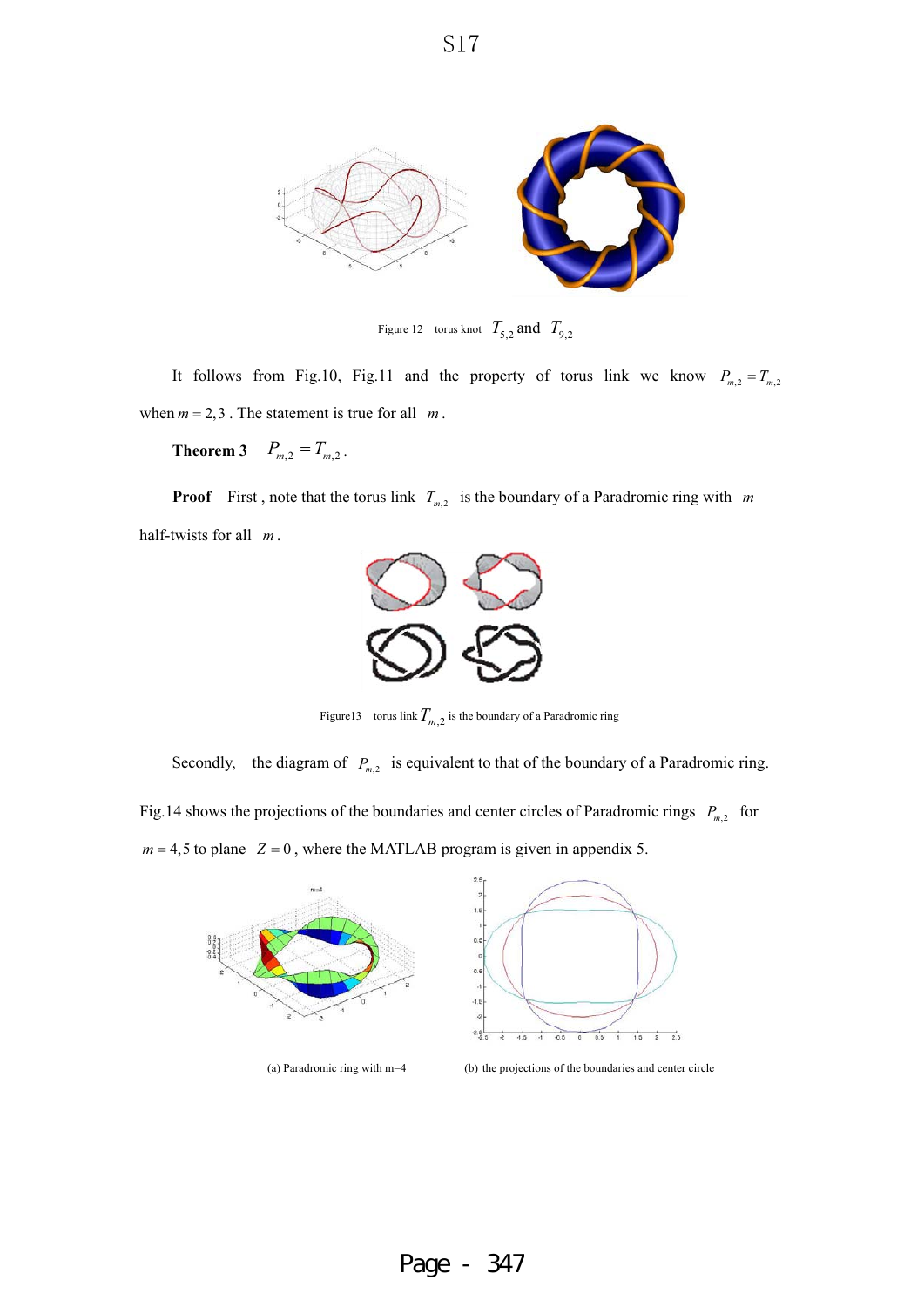

Figure 14 Paradromic ring and the projections of the boundaries

Finally, we get  $P_{m,2} = T_{m,2}$ .

### **3.2 Topological properties of of a Paradromic ring cutting**

Please refer to [14,15] for the definitions and the properties of linking number, crossing number, and unknotting number of knot (link). The determination for these topological invariants is an important and extremely difficult problem. Fortunately, the linking number  $l(T_{q,r})$ , crossing number  $c(T_{q,r})$ , and unknotting number  $u(T_{q,r})$  for torus link  $T_{q,r}$  is known. So, we get the corresponding numbers for  $T_{q,2}$ :  $l(T_{q,2}) = q/2$  if q is even,  $c(T_{q,2}) = q$ ,  $u(T_{q,2}) = (q-1)/2$  if is odd. Thus by Theorem 3 we get *q*

**Corollary 4** The linking number, crossing number, and unknotting number of  $P_{m,2}$  are

$$
l(P_{m,2}) = m/2
$$
 if *m* is even,  
 $c(P_{m,2}) = m$ ,  
 $u(P_{m,2}) = (m-1)/2$  if *m* is odd.

Let L be a knot (link), and D be a diagram of  $L$ ,  $p$  an integer greater than 1. Let  $x, y, z$  denote integers which label the over arc and two under arcs, respectively, at a crossing of D. The crossing satisfies the condition of  $p$ -colorability if

$$
2x = y + z \pmod{p}
$$

We say L is  $p$ - colorable if there is a diagram D of L such that the arcs of D can be labeled, or colored, with the numbers  $0, 1, \dots, p-1$  so that at least two numbers are used and every crossing satisfies the condition of p-colorability. The numbers  $0, 1, \dots, p-1$  are called colors. The specific colors assigned to the arcs make up a  $p$ -coloring of  $D \cdot A$   $p$ -coloring where every arc is assigned the same color is called a trivial coloring.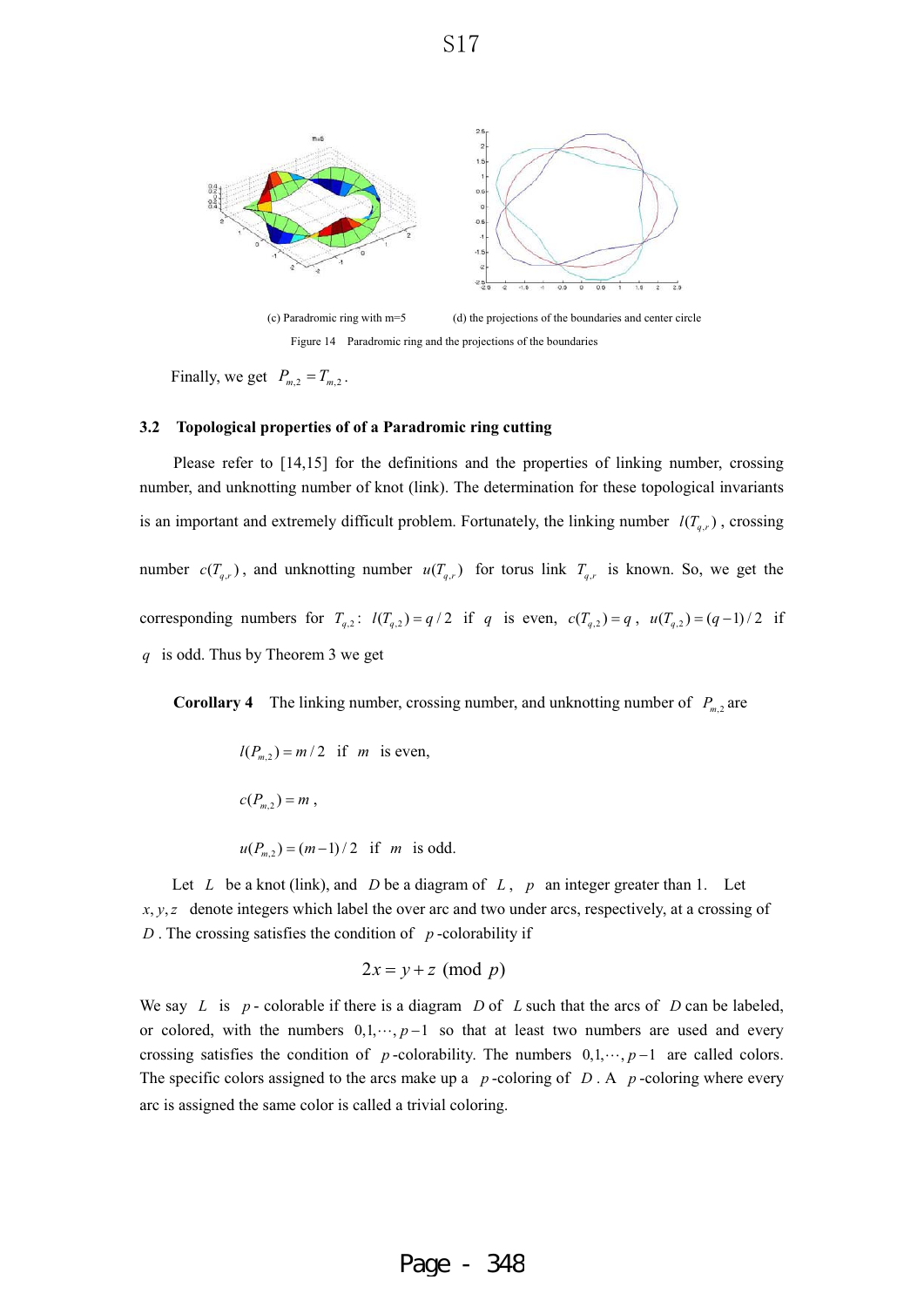

Figure 17 a 3- coloring of  $T_3$ ,

The minimum number of  $p$ -coloring of  $L$ , is defined to be the minimum number of colors for all p-coloring of all diagram D of L, denoted by  $\min \text{col}_p L$ . This is an invariant which is, in general, very difficult to evaluate.

There are some researches on  $p$ -colorability, minimum number of  $p$ -coloring of torus link  $T_{q,r}$ . We list two results here <sup>[19,20,21]</sup>.

(1) Suppose  $T_{q,r}$  is a torus knot and  $p$  is prime.

(1.1) If q and r are both odd, then  $T_{q,r}$  is not p-colorable.

(1.2) If q is odd and r is even, then  $T_{q,r}$  is p-colorable if and only if  $p|q$ 

(2) min col<sub>p</sub>L 
$$
\begin{cases}\n= , & \text{if }  \in \{2,3\} \\
=4, & \text{if }  = 5 \\
\in (3, k+2], & \text{if }  = 2k+1, k>2\n\end{cases}
$$

Where  $\langle m, p \rangle$  stand for the least common prim divisor of  $m, p$ .

So, p-colorability, minimum number of p-coloring of  $P_{m,2}$  has been known. In the following, we focus on  $p$ -coloring scheme of  $P_{m,2}$ .

The diagram of  $P_{m,2}$  ( $m = 2k + 1$ ) is shown in Fig.18. By Corollary 4, there are m crossings, denoted by  $c_1, c_2, \cdots, c_m$ . The over arcs corresponding to crossing  $c_1, c_2, \cdots, c_m$ denoted by  $a_1, a_2, \dots, a_m$ . Let the color of  $a_i$  be  $x_i$ ,  $i = 1, 2, \dots, m$ . Then p-coloring (scheme) of  $P_{m,2}$  can be denoted by a vector  $x = (x_1, \dots, x_i, \dots, x_m)$ .

S17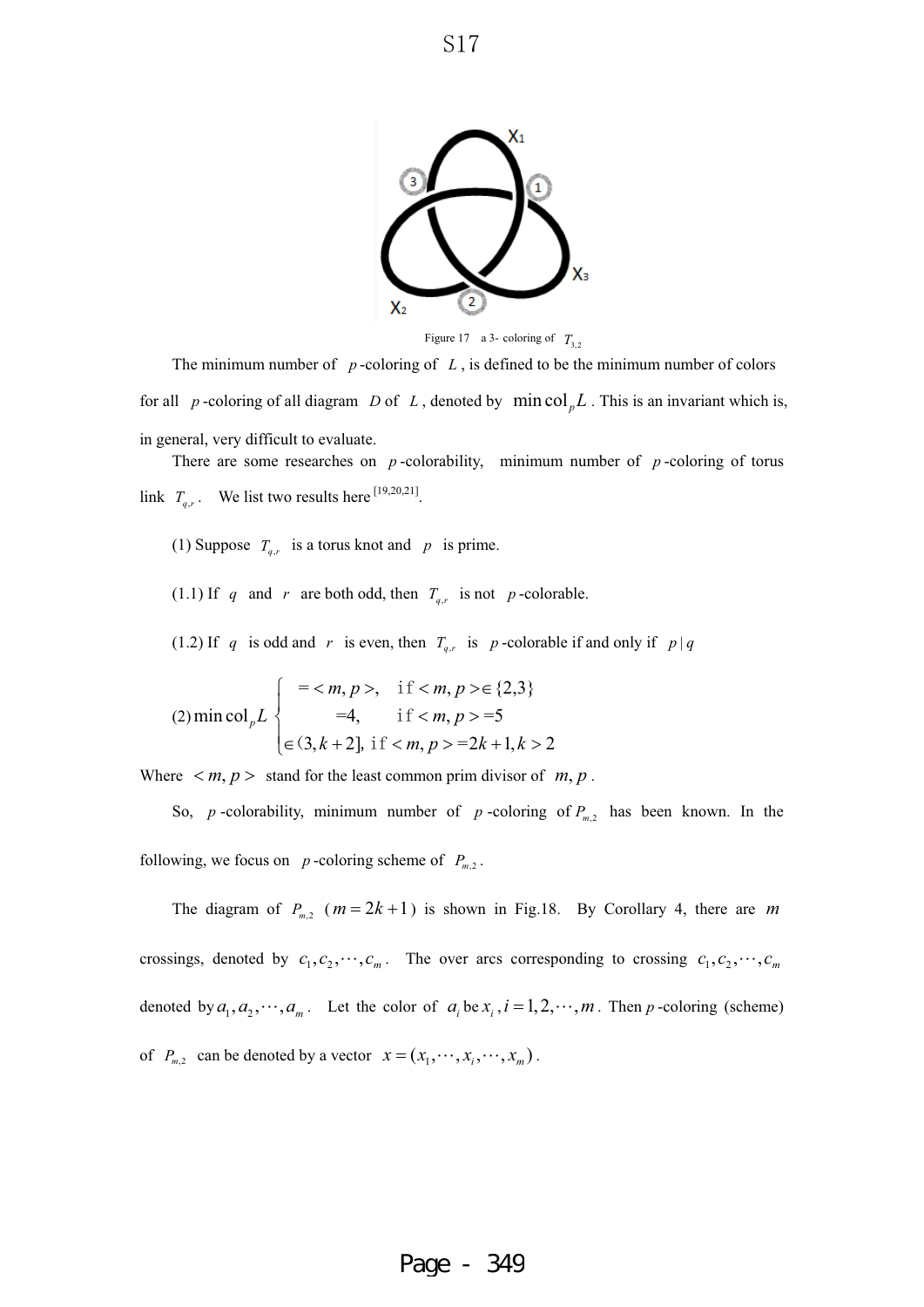

Figure 18 diagram of  $P_{m,2}$ 

The  $p$ -coloring of  $P_{m,2}$  is given in the Theorem 5.

**Theorem 5** (1) Suppose p is prime, then  $P_{m,2}$  is p - colorable if and only if  $p | m$ .

(2) 
$$
\min \text{col}_p P_{m,2}
$$
 
$$
\begin{cases} =p, & \text{if } p=2,3\\ =4, & \text{if } p=5\\ \in (3,(p+3)/2], \text{if } p>5 \end{cases}
$$

Where  $p$  is prime divisor of  $m$ .

(3) If *m* is even, then  $P_{m,2}$  is 2- colorable.

If *m* is odd, and if *p* is the least prime divisor of *m*, then  $P_{m,2}$  is *p*- colorable. Further, there are a total of  $p^2$  *p*-colorings. In particular, if  $m = p$ , the total of  $p^2$ -colorings are *p*

$$
x = (x_1, \dots, x_i, \dots, x_m)'
$$
  
=  $c_1(p-1, p-2, \dots, 2, 1, 0)$ <sup>+</sup> +  $c_2(2, 3, \dots, p-2, p-1, 0, 1)$ <sup>+</sup>

Where  $c_1, c_2$  are arbitrary elements in  $F_p = \{0, 1, \dots, p-1\}$ , and the operations are in the finite field  $F_p$ .

**Proof** We only prove (3) for odd  $m$ .

Suppose that  $p$  is the least prime divisor. Let a  $p$  -coloring of  $P_{m,2}$  be  $x = (x_1, \dots, x_i, \dots, x_m)$ . Then  $x = (x_1, \dots, x_i, \dots, x_m)$  satisfies the following system (1) of

## S17

# Page - 350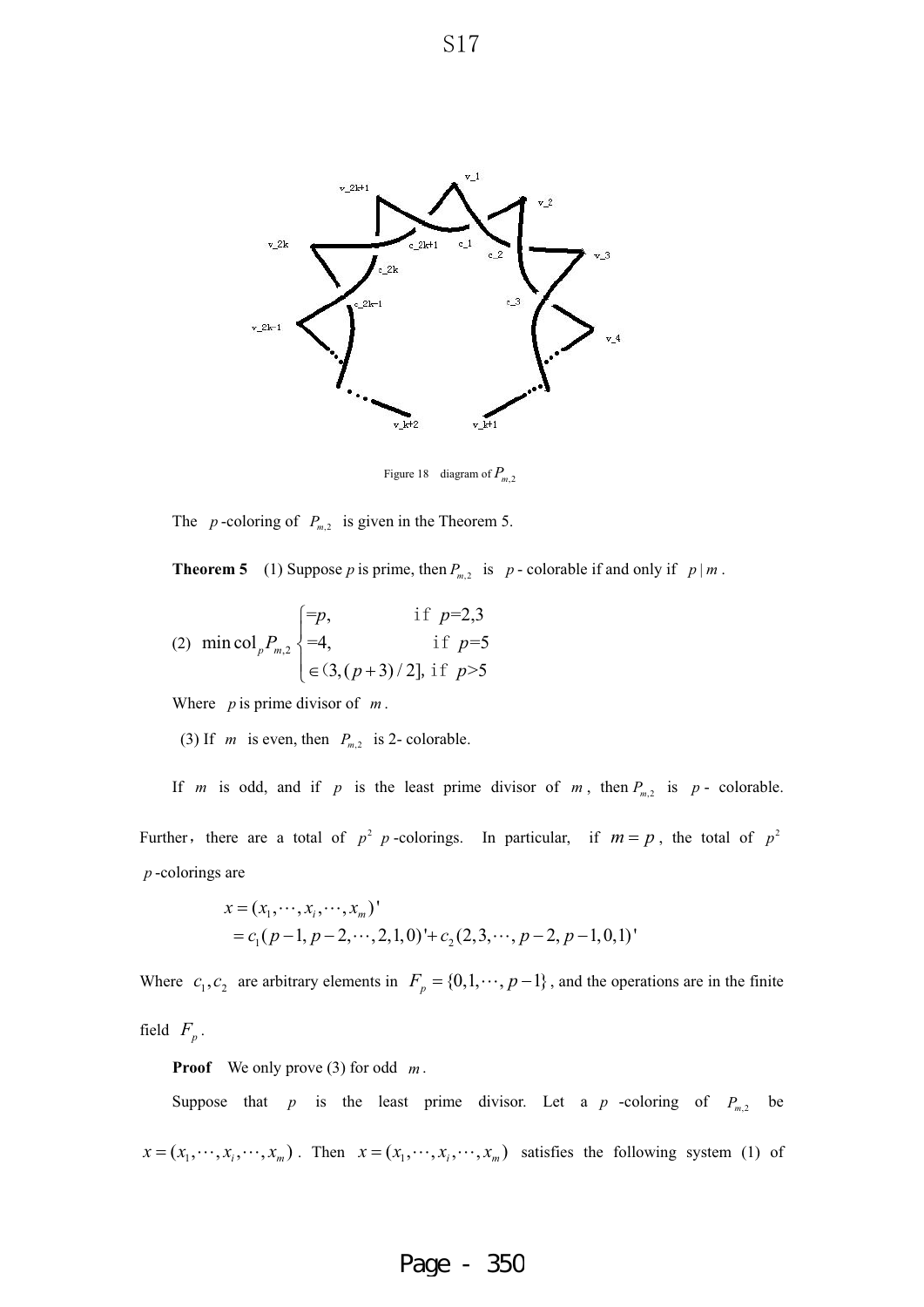linear equations module  $p$ .

$$
\begin{cases}\n2x_1 - x_2 - x_m = 0 \pmod{p} \\
-x_1 + 2x_2 - x_3 = 0 \pmod{p} \\
\vdots \\
-x_{m-2} + 2x_{m-1} - x_m = 0 \pmod{p} \\
-x_1 - x_{m-1} + 2x_m = 0 \pmod{p}\n\end{cases}
$$
\n(1)

Its coefficient matrix

$$
A = \begin{pmatrix} 2 & -1 & 0 & \cdots & 0 & -1 \\ -1 & 2 & -1 & \cdots & 0 & 0 \\ & & & \cdots & & \\ 0 & 0 & 0 & \cdots & 2 & -1 \\ -1 & 0 & 0 & \cdots & -1 & 2 \end{pmatrix}
$$

Constant matrix

 $b = (0,0,\dots,0)'$ 

Where  $b'$  is the transpose of  $b$ ,  $A'$  is a matrix of order  $m$ . Note that

$$
0 \le x_i \le p-1, \ i=1,2,\cdots,m
$$

The system (1) of linear equations module  $p$  is equivalent to the system (2) of linear equations over the finite field  $F_p$ .

$$
\begin{cases}\n2x_1 - x_2 - x_m = 0 \\
-x_1 + 2x_2 - x_3 = 0 \\
\vdots \\
-x_{m-2} + 2x_{m-1} - x_m = 0 \\
-x_1 - x_{m-1} + 2x_m = 0\n\end{cases}
$$
\n(2)

The coefficient matrix over  $F_p$  is denoted still by

$$
A = \begin{pmatrix} 2 & -1 & 0 & \cdots & 0 & -1 \\ -1 & 2 & -1 & \cdots & 0 & 0 \\ & & & \cdots & & \\ 0 & 0 & 0 & \cdots & 2 & -1 \\ -1 & 0 & 0 & \cdots & -1 & 2 \end{pmatrix}
$$

*A* is a matrix of order  $m$ .

If the rank of  $\tilde{A}$  is  $r$ , then the number of the fundamental system of solutions of (2) is  $m-r$ , the number of total solutions of (2) is  $p^{m-r}$ .

After elementary row transformation, A becomes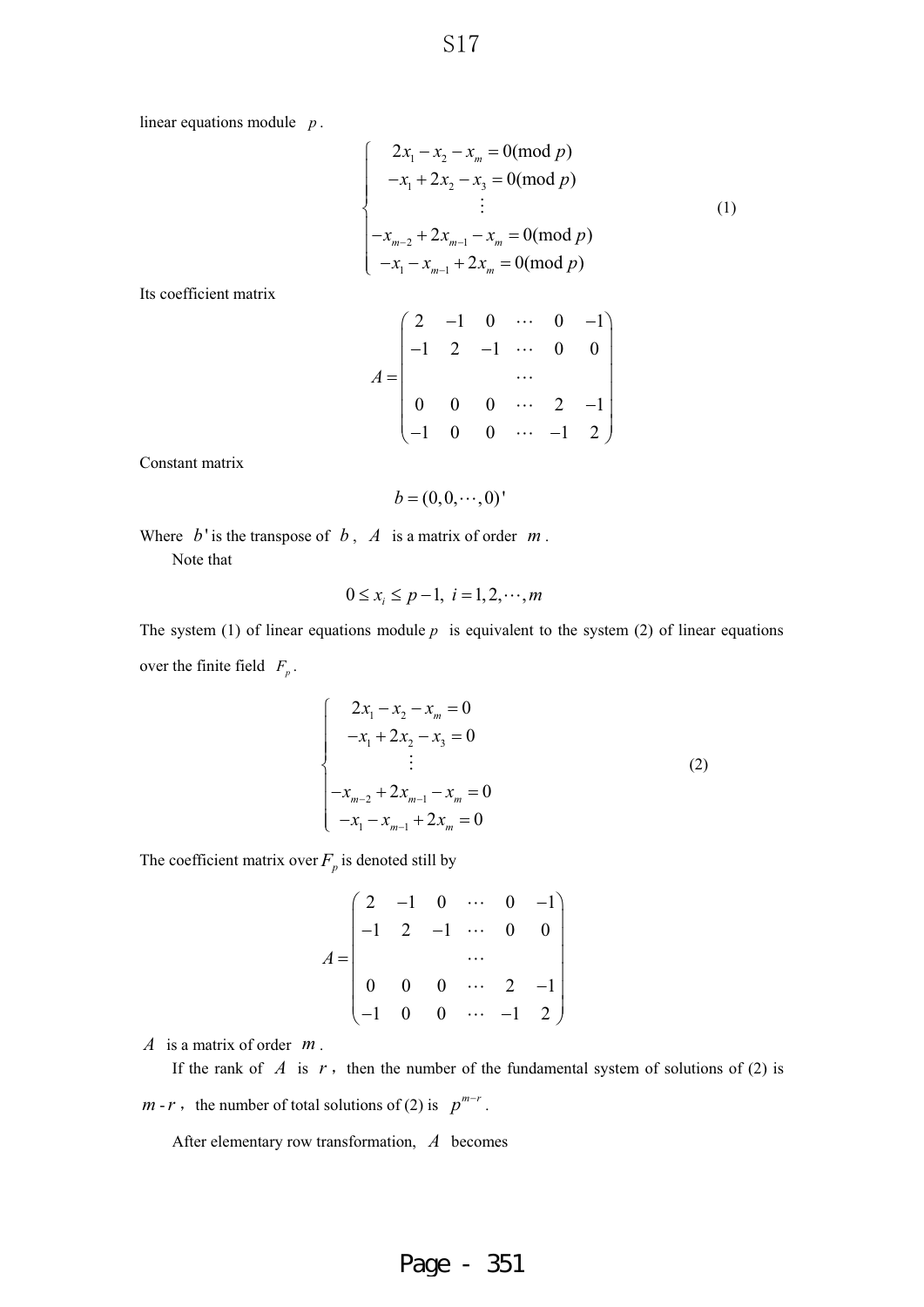|          | $\left(2 \quad -1 \quad 0 \quad \cdots \right)$ |          |          |                            |                      |
|----------|-------------------------------------------------|----------|----------|----------------------------|----------------------|
| $\theta$ | $3/2 -1$                                        |          |          | $\mathbf{0}$               | $-1/2$               |
|          | $0 \t 0 \t 4/3 \t $                             |          |          |                            | $-1/3$               |
|          | i i i i                                         |          |          |                            |                      |
| $\theta$ |                                                 |          |          | 0 0 $\cdots$ $(m-1)/(m-2)$ | $-1$ $-1/(m-2)$      |
| $\Omega$ | $\theta$                                        | $\theta$ | $\cdots$ | $\theta$                   | $m/(m-1)$ $-m/(m-1)$ |
| $\theta$ | $\bf{0}$                                        | $\theta$ | $\cdots$ |                            |                      |

The rank of  $\Lambda$  is  $m-2$ , the number of the fundamental system of solutions of (2) is 2, the number of total solutions of (2) is  $p^2$ .

In particular, if  $m = p$ , after calculation, we get a fundamental system of solutions

$$
(p-1, p-2, \dots, 2, 1, 0)
$$
,  $(2, 3, \dots, p-2, p-1, 0, 1)$ .

So, the general solution is given by:

$$
x = (x_1, \dots, x_i, \dots, x_m)'
$$
  
=  $c_1(p-1, p-2, \dots, 2, 1, 0)$ <sup>+</sup>  $c_2(2, 3, \dots, p-2, p-1, 0, 1)$ 

Where  $c_1, c_2$  are arbitrary elements in  $F_p = \{0, 1, \dots, p-1\}$ . Thus we obtained the total of  $p^2$  *p*-colorings of  $P_m$ ,

**Remark** It follows from Theorem 5(3) that if  $m = p$ , the total of  $p^2$  *p*-colorings are

$$
x = (x_1, \dots, x_i, \dots, x_m)'
$$
  
=  $c_1(p-1, p-2, \dots, 2, 1, 0)$ <sup>+</sup>  $c_2(2, 3, \dots, p-2, p-1, 0, 1)$ <sup>'</sup>

Where  $c_1, c_2$  are arbitrary elements in  $F_p = \{0, 1, \dots, p-1\}$ .

So, write  $c_1 = c_2 + j$ , where j is arbitrary element in  $F_p$ . We can state the p-colorings in following way:

$$
x = c_1(p-1, p-2, \cdots, 2, 1, 0)^+ + c_2(2, 3, \cdots, p-2, p-1, 0, 1)^
$$
  
=  $(c_2 + j)(p-1, p-2, \cdots, 2, 1, 0)^+ + c_2(2, 3, \cdots, p-2, p-1, 0, 1)^$   
=  $c_2(1, 1, \cdots, 1, 1)^+ + j(p-1, p-2, \cdots, 2, 1, 0)^$  (\*)

Where  $c_2$ , *j* are arbitrary elements in  $F_p = \{0, 1, \dots, p-1\}$ .

Two p-colorings of  $P_{m,2}$  are equivalent if they are the same under the rotation of  $P_{m,2}$ . So, for fixed *j*, *p*-colorings in (\*) for different  $c_2$  are equivalent. Thus, In all  $p^2$  *p*-colorings of  $P_{m,2}$ , we have p different p-colorings of  $P_{m,2}$ , which corresponding to different  $j = 0, 1, \dots, p-2, p-1$  (let  $c_2 = 0$ ):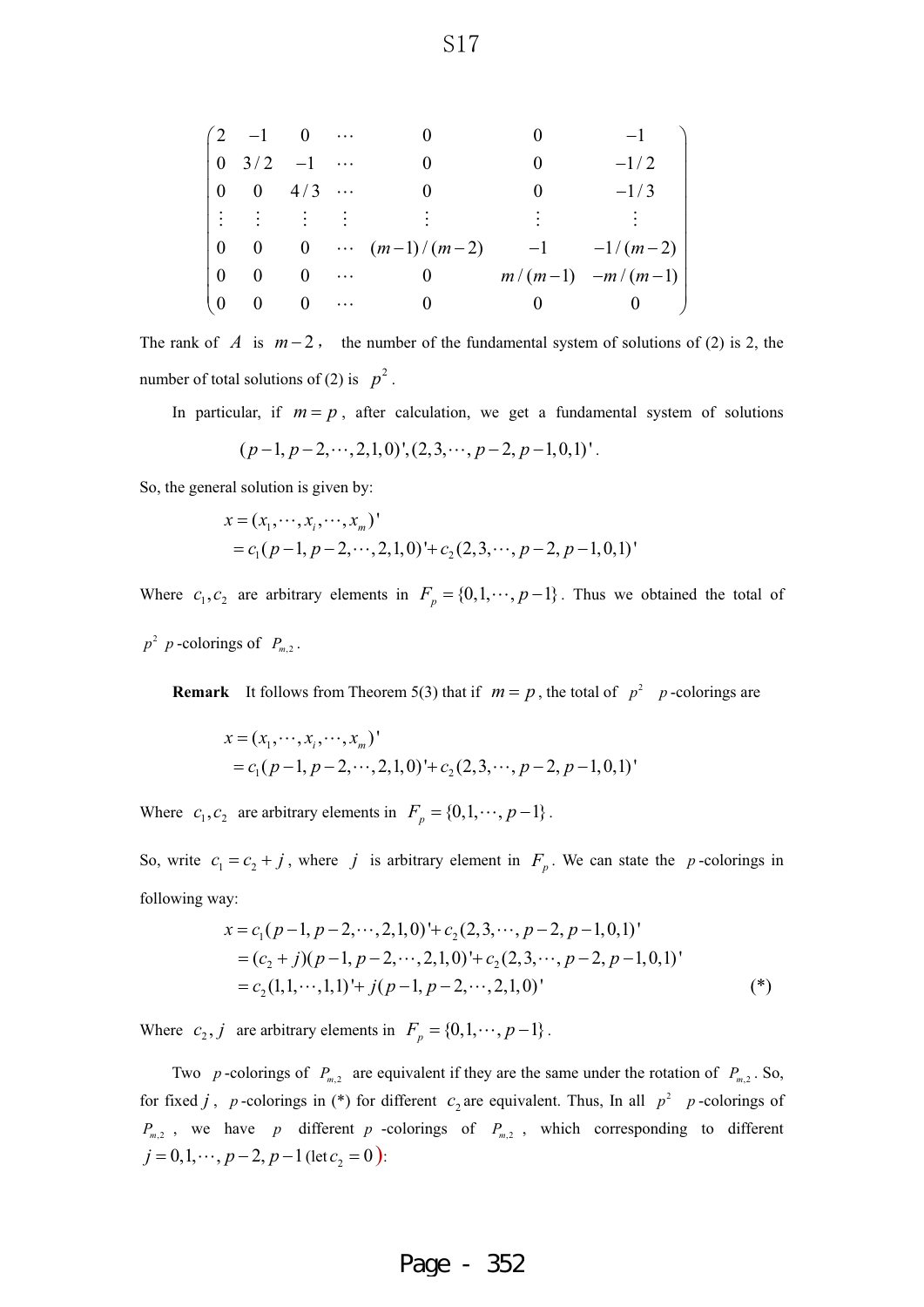$(0,0,\dots,0,0)$ ',  $(p-1, p-2, \dots, 1, 0)$ ',  $(p-2, p-4, \dots, 2, 0)$ ',  $\cdots,$  $(2, 4, \cdots, p-2, 0)'$  $(1, 2, \cdots, p-1, 0)'$ 

If  $m = kp$ , the total of  $p^2$  *p*-colorings can be obtained from the case of  $m = p$  by repeating  $k$  times.

By the above theorems, we have the structure and topological properties of  $1/2$  cutting of a Paradromic ring  $P_{m,2}$ , as shown in Table 3.

|                          | 1/2<br>cutting                 |                |
|--------------------------|--------------------------------|----------------|
| m                        | odd                            | even           |
| number                   | 1                              | 2              |
| linked                   | knot                           | link           |
| length                   | 2l                             | l              |
| width                    | w/2                            | w/2            |
| twist degree             | $(2m+2)\pi$                    | $m\pi$         |
| one-sided or two-sided   | two-sided                      | two-sided      |
| linking number           |                                | m/2            |
| crossing number          | m                              | m              |
| unknotting number        | $(m-1)/2$                      |                |
| $p$ -colorable           | the least prime divisor of $m$ | $\overline{2}$ |
| minimum number of colors | 2,3,4, or $(3,(p+3)/2]$        | $\overline{2}$ |

Table 3 structure and topological properties of cutting of a Paradromic ring

For example, when  $m = 5$ ,  $1/2$  cutting of Paradromic ring with length  $l$ , width  $w$ , twist degree  $5\pi$  produces a two-sided strip with length 2*l*, width  $w/2$ , twist degree  $12\pi$ ; it is a knot with crossing number 5, unknotting number 2, 5- colorable, the minimum number of colors is 4. When  $m = 6$ ,  $1/2$  cutting of Paradromic ring with length *l*, width w, twist degree  $6\pi$  produces two linked two-sided strip with length l, width  $w/2$ , twist degree  $6\pi$ ; it is a knot with linking number 3, crossing number 6, 2- colorable, the minimum number of colors is 2.

### **4 Summary**

We consider  $1/n$  cutting and  $n$  equal cutting of a Möbius strip, obtain the structures of the new strips. Moreover, the results are generalized to the dissection of Paradromic rings with extra twists. The results are complete and proofs are given.

We use MATLAB software to sketch the Möbius strip, Paradromic ring and their dissection. This method is effective and is proved to be feasible.

We prove that the result of bisecting a Paradromic ring with  $m$  half-twists is equivalent to torus knot, and then give all *p* -colorings of 1/2 cutting of a Paradromic ring through solving the

system of linear equations over finite field  $F_p$ .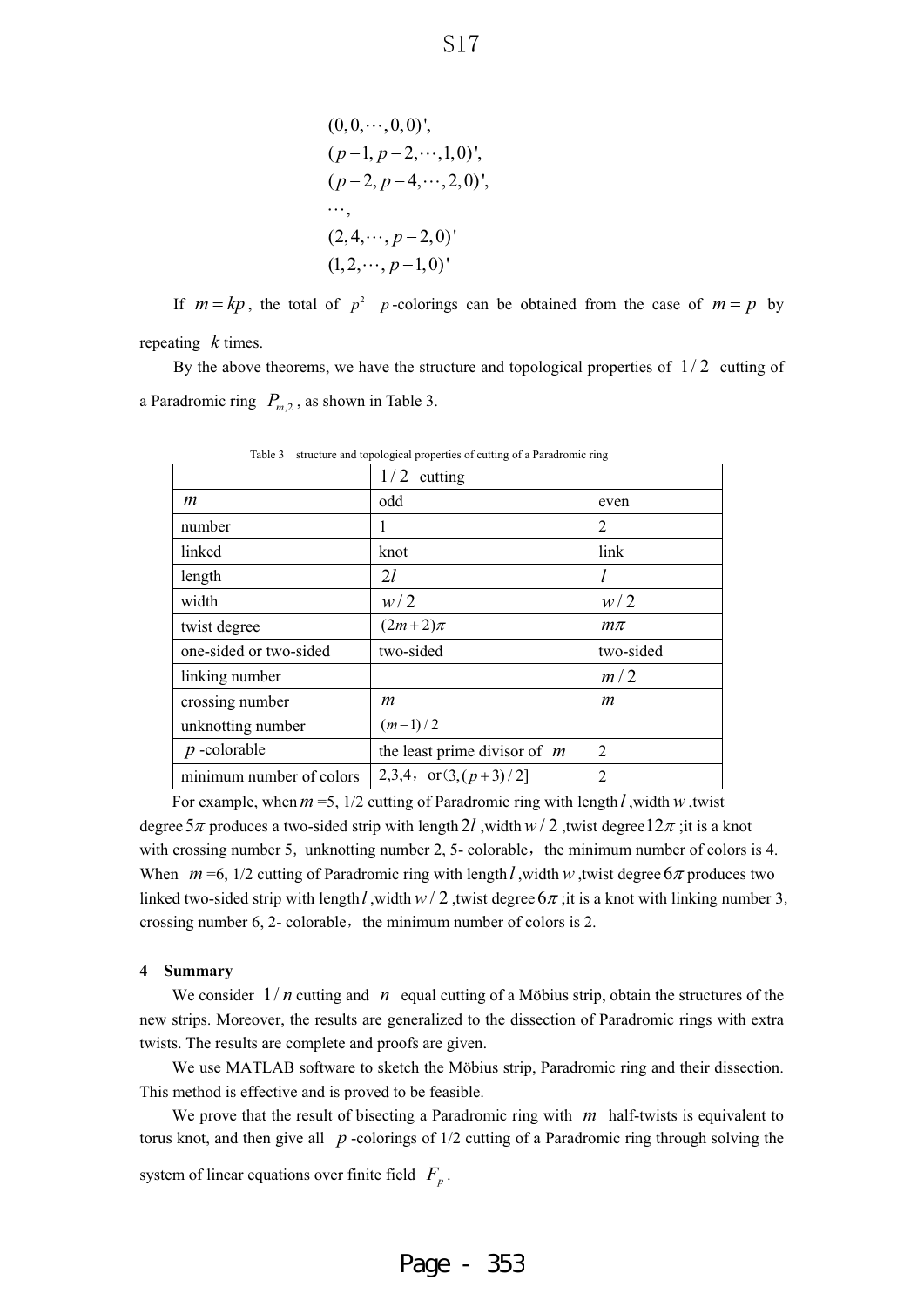### **5 Acknowledgements**

We would like to thank to our teacher Mr. Luo Suihai for introducing us to this problem and providing us many useful textbook and references. We are grateful to the teachers of The Affiliated High School of South China Normal University for their instruction, encouragement and support. Many challengers in the study but the feeling of satisfaction and achievement as well as happiness always accompany. We appreciate the organizers of the Shing-Tung Yau High School Mathematics Awards who provided the great opportunity for us. Many thanks to our parents for providing convenient condition to our study on this interesting mathematical problem.

### **References**

[1]Clifford A. Pickover, The Mobius Strip: Dr. August Mobius's Marvelous Band in Mathematics, Games, Literature, Art, Technology, and Cosmology, Thunder's Mouth Press, 2006.

[2] Möbius strip--From Wikipedia, the free encyclopedia,

http://en.wikipedia.org/wiki/M%C3%B6bius\_strip

[3] E. L. Starostin & G. H. M. van der Heijden, The shape of a Möbius strip, Nature Materials 2007,  $6, 563 - 567$ .

[4] Pang G., Tang S., Sun Q., The formation criterion and energy change of grapheme Mobius nano strip, Science in China(Series G:Physics,Mechanics & Astronomy) ,2009,39(9): 1300-1311.

[5] Chen J., Yang X., and Liang W., The Properties in differential geometry and decompose of Mobius strip, Journal of Xianyang Normal University, 2009,24(2):17-18.

[6]Zhang Y., A kond of one-sided surface, Jingzhou Normal University, 1999,3:52-54.

[7]Stephen Barr, Experiments in Topology, Courier Dover Publications, 1989.

[8]Wang Y.,Lai G., the Mobius strip, http://www.docin.com/p-21562816.html.

[9]Shu C., the Mobius strip and deformation, Maths Teaching In Middle School, 2002, 1:11-13.

[10] Listing and Tait. Vorstudien zur Topologie, Göttinger Studien, Pt. 10, 1847.

 [11] Ball, W. W. R. and Coxeter, H. S. M. Mathematical Recreations and Essays, 13th ed. New York: Dover, 1987, 127-128.

http ://mathworld.wolfram.com/MoebiusStrip.html [12] Weisstein, Eric W. "Möbius Strip." From MathWorld--A Wolfram Web Resource.

[13]Tao W.,Lin Y.,Yang H.,Twisting and winding – Möbius Strip.

http://nas.fg.tp.edu.tw/research/第九輯/35 死纏活繞--莫比帶.doc

[14] Murasugi, K.: Knot Theory and its Applications. Birkhäuser, Boston ,1996.

[15]Lei F.,An introduction to Knot theory, Dalian University of Technology, 2010.

[16] P. -V. Koseleff, D. Pecker, On polynomial Torus Knots, Journal of Knot Theory and its Ramifications, 2008, 17 (12), 1525-1537.

[17] Nancy Ho , J. A. Jones, Classification of Paradromic Rings,

http ://www.math.osu.edu/conferences/ymc/2005/Program/wwwabstracts/Ho.pdf.

[18] J. A Godzik ,Colourability of Paradromic Rings,

http://www.math.osu.edu/conferences/ymc/2005/Program/wwwabstracts/Godzik.pdf.

[19] T. Mattman, P. Solis, A proof of the Kauffman-Harary conjecture, Algebr. Geom. Topol. 2009,9, 2027–2039.

[20] A. Breiland, L. Oesper, and L. Taalman, p-Coloring Classes of Torus Knots,Missouri J. Math. Sci. 2009,21(2), 120-126.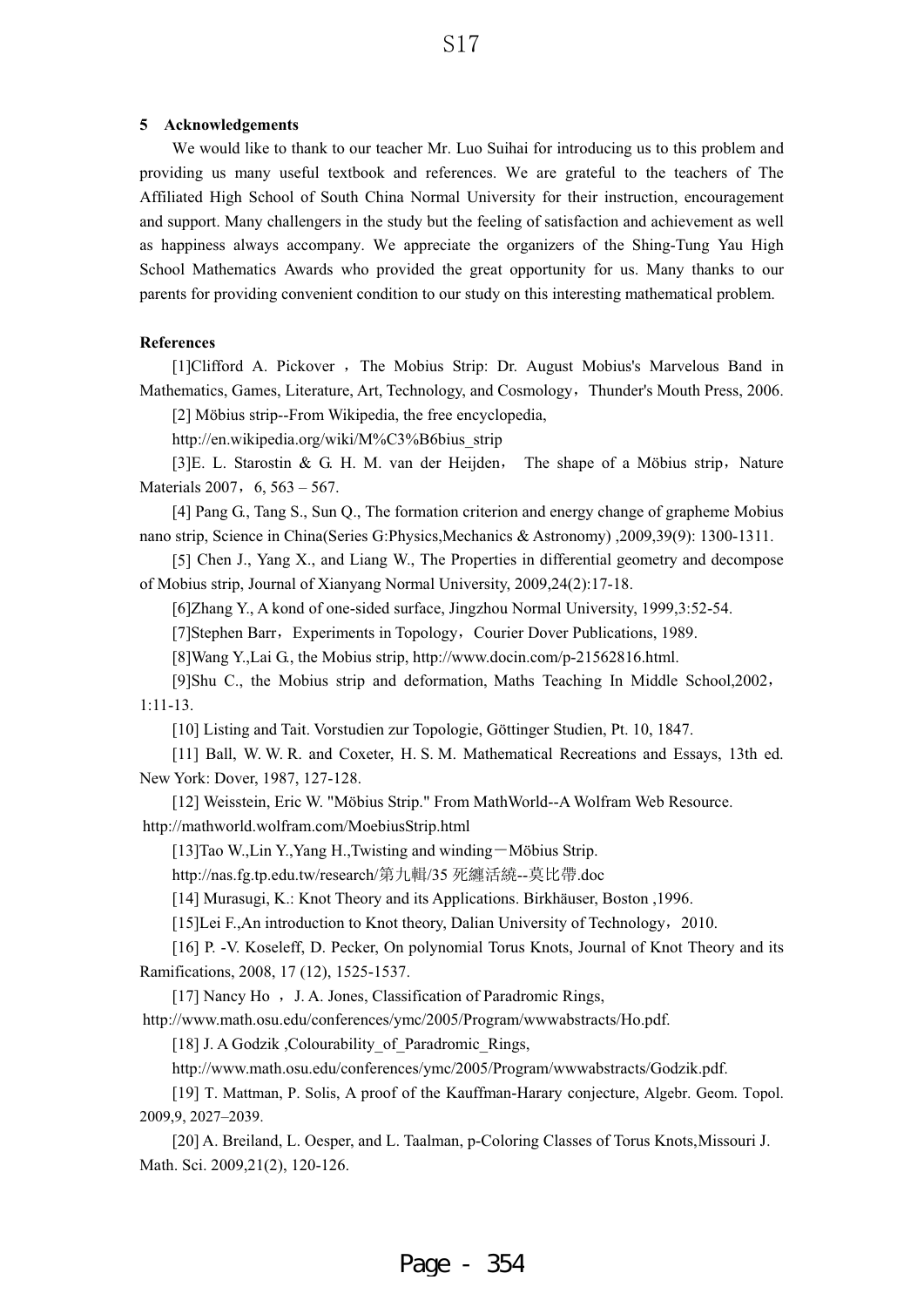[21] Louis H. Kauffman a, Pedro Lopes  $\cdot$  On the minimum number of colors for knots, Advances in Applied Mathematics 2008,40,36–53.

[22]Jiang B., Mathematics of String Figures, Dalian University of Technology Publishing House, 2011.

[23] Gan D., Concise history of algebraic and differential topology, Hunan Education Publishing House,2005.

[24]Zhang D.,Zhao S.,Liu G., MATLAB graphics and animation design, Beijing: National Defense Industry Press, 2009.

[25] Meng D.,Higher algebra and analytic geometry, Beijing: Science Press, 2007.

## **Appendices**

Appendix 1. The MATLAB program to plot Mobius strip function  $z = m \cdot (r, w)$ r=2;w=1; %中心圆的半径为2,带的宽度为1  $s=linspace(-w/2,w/2,3);$  $t=linspace(0,2*pi,30);$  $[s,t]$ =meshgrid $(s,t)$ ;  $x=(r+w.*s.*cos(t/2)).*cos(t);$  $y=(r+w.*s.*cos(t/2)).*sin(t);$  $z=w.*s.*sin(t/2);$  $surf(x,y,z)$ axis equal title('莫比乌斯带')

Appendix 2. Animation for definition of Mobius strip clear all;clc;close all;  $u=limspace(-1/2,1/2,3);$  $t=linspace(0,2*pi,40);$  $[X, Y] =$ meshgrid $(u,t)$ ;  $x = (2+X.*cos(0.5*Y)/2).*cos(Y);$  $y = (2+X.*cos(0.5*Y)/2.*sin(Y));$  $z=X.*\sin(0.5*Y)/2;$  $SH=$ surf(x,y,z); shading interp axis([-2 2 -2 2 -2 2]); for k=1:40;  $t=$ linspace(0,pi $k/20, k*20$ );  $[X, Y] =$ meshgrid $(u,t)$ ;  $x = (1+X.*cos(0.5*Y)/2).*cos(Y);$  $y = (1+X.*cos(0.5*Y)/2).*sin(Y);$  $z=X.*\sin(0.5*Y)/2;$  set(SH,'XData',x,'YData',y,'ZData',z,'CData',z); saveas(gcf,['P',num2str(k),'.jpg']); pause $(0.1)$ ; end clc;clear;close all; A=imread('P40.jpg'); B=A(300:570,375:830,1:end);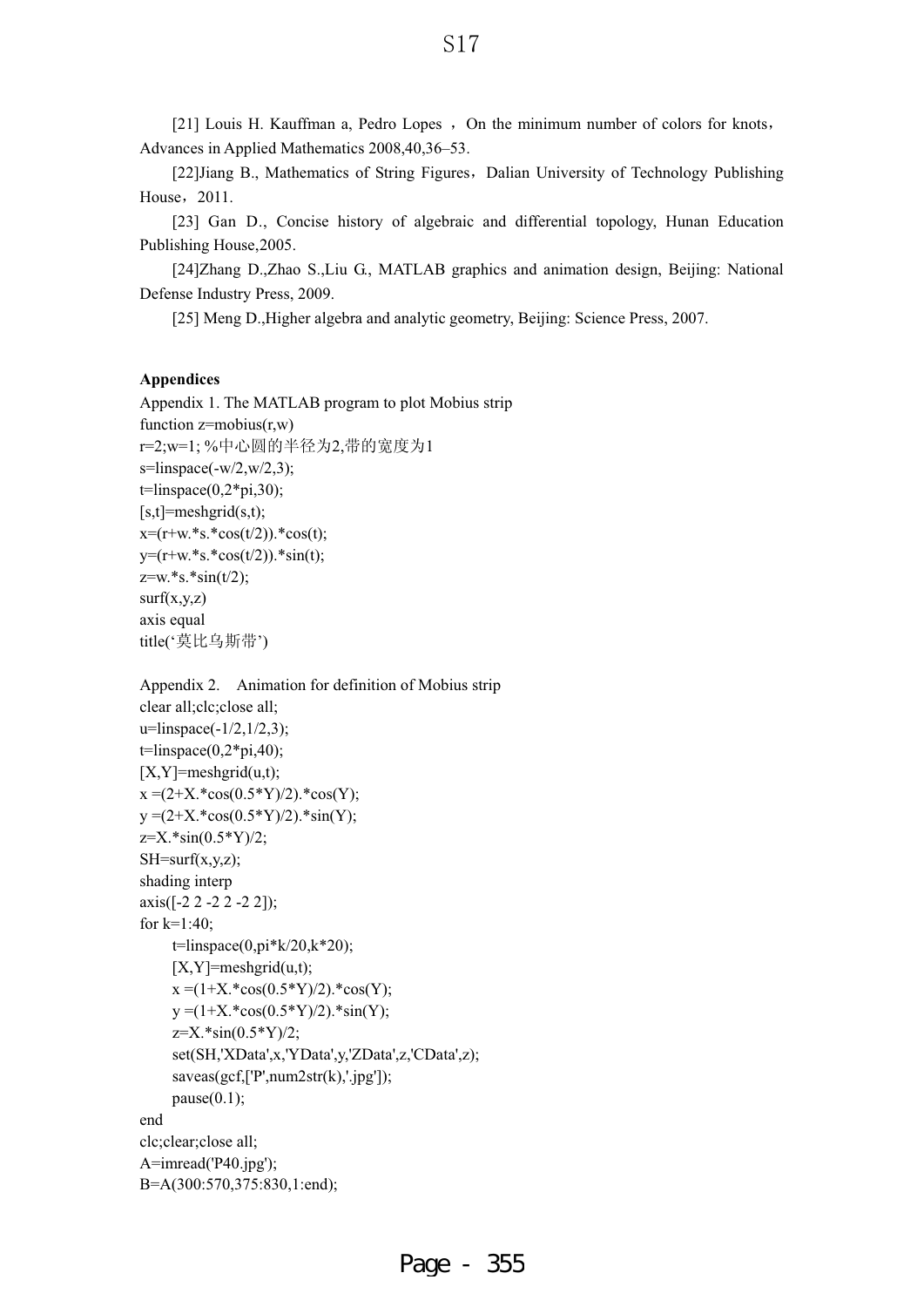# S<sub>17</sub>

```
imshow(B,[]); 
SS=sum(A,3);[x,y]=find(SS<255*3);
x1 = min(x(1:end));x2 = max(x(1:end));y1=min(y(1:end));y2 = max(y(1:end));for k=1:40; 
      A=imread(['P',num2str(k),'.jpg']); 
      B=A(x1:x2,y1:y2,1:end); 
      imwrite(B,['Q',num2str(k),'.jpg']); 
end
Appendix 3. 1/n cutting of Mobius strip 
clear 
close all 
clc 
r=2; w=1;m=1; 
p=1/3;
s=[-w/2,-p,p,w/2]; 
t=limspace(0,2*pi,30);[s,t]=meshgrid(s,t); 
x=(r+w.*s.*cos(t.*m/2)).*cos(t);y=(r+w.*s.*cos(t.*m/2)).*sin(t);z=w.*s.*sin(t.*m/2); 
surf(x,y,z)axis equal 
title('1/n分割')
figure 
s=[-p,p]; 
t=linspace(0,2*pi,30); 
[s,t]=meshgrid(s,t);
x=(r+w.*s.*cos(t.*m/2)).*cos(t);y=(r+w.*s.*cos(t.*m/2)).*sin(t);z=w.*s.*sin(t.*m/2);
surf(x,y,z)axis equal 
title('1/n分割的中间部分')
figure 
s=[-w/2,-p];t=linspace(0,2*pi,30);[s,t]=meshgrid(s,t);
x=(r+w.*s.*cos(t.*m/2)).*cos(t);y=(r+w.*s.*cos(t.*m/2)).*sin(t);z=w.*s.*sin(t.*m/2);
surf(x,y,z)hold on 
s=[p,w/2];
```